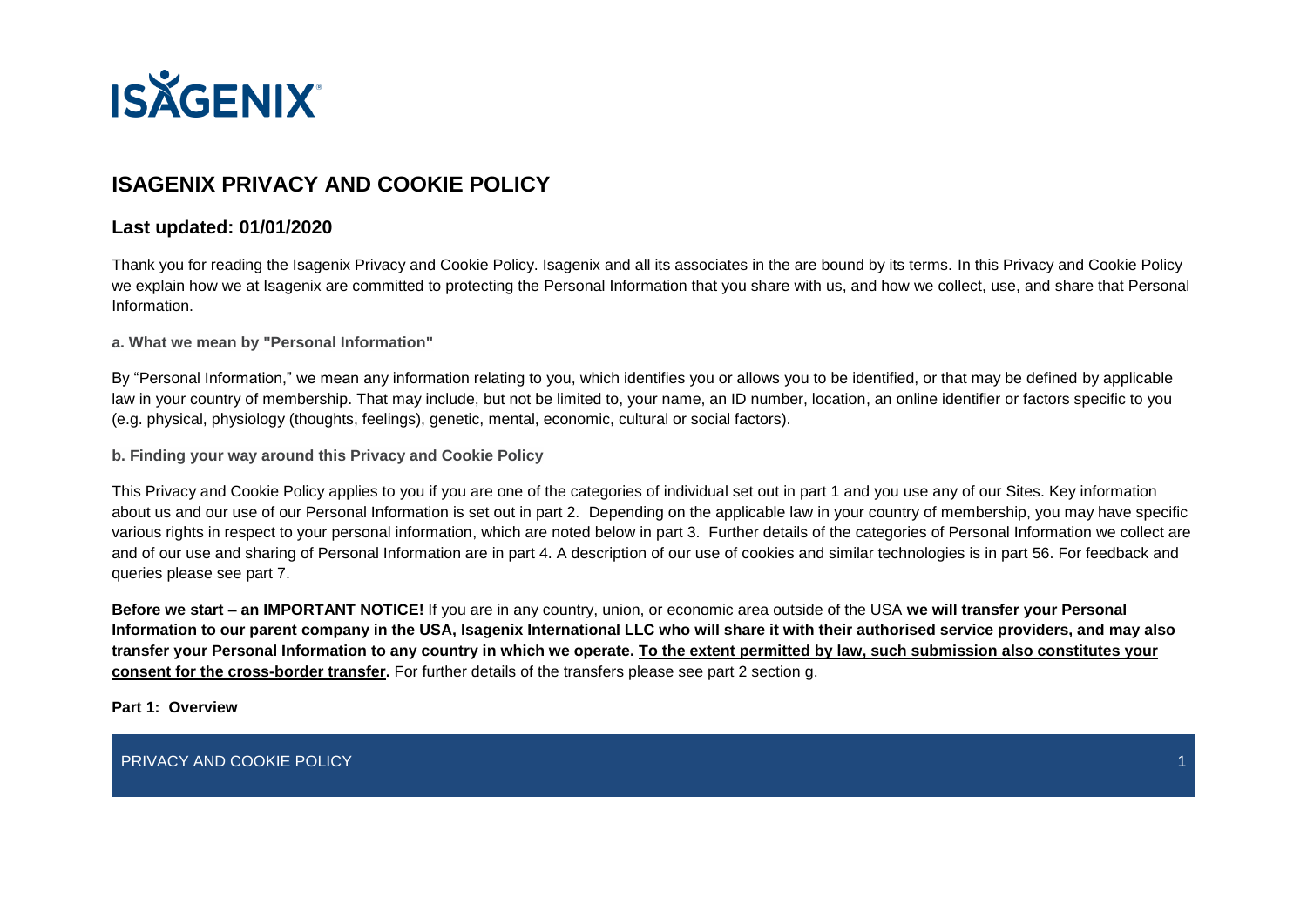

- **a. Categories of individual to whom this Privacy and Cookie policy applies:**
- **website visitor**  someone who browses our Site but does not register or make a purchase
- **customer**  end consumers who purchase Isagenix products as individuals acting for purposes which are wholly or mainly outside that individual's trade, business, craft or profession, and for their own personal use.
- **associate** someone who meets the requirements to become an "associate" as outlined in the Associate Terms and Conditions, who may purchase Isagenix products at wholesale prices and is eligible to resell those products, and who chooses to participate in the Isagenix compensation plan.
- **mobile users**  a customer, associate or client or other individual who downloads and uses one of our mobile apps or browses our Site using a mobile device.

(We use the term "**member**" to mean anyone who registers/enrols with us: all customers, associates and clients will be "members".)

### **b. Our Sites and this Privacy and Cookie Policy**

This Privacy and Cookie Policy applies to Personal Information collected on our public-facing websites, mobile site or associates' replicated websites, through Isagenix mobile applications, or controls/widgets embedded in communication platforms and linked to this Privacy and Cookie Policy ("Sites").

It covers how we collect, use, and share website visitors' and members' Personal Information as of the date that this Privacy and Cookie Policy was last updated.

The Privacy and Cookie Policy does not apply to any other information collected by Isagenix through any other means, or to any sites maintained or operated by other companies or linked to our Sites.

We may change this Privacy and Cookie Policy at any time. If we make any material change in how we collect, use, share, or otherwise process Personal Information, we will prominently post an updated Privacy and Cookie Policy on our Sites. Any material changes to this Privacy and Cookie Policy will be effective 10 days after our posting of the updated Privacy and Cookie Policy. Where required to do so by law, we may seek your prior consent to any material changes we make to this Privacy and Cookie Policy. If you disagree with our Privacy and Cookie Policy changes, you may de-activate your account.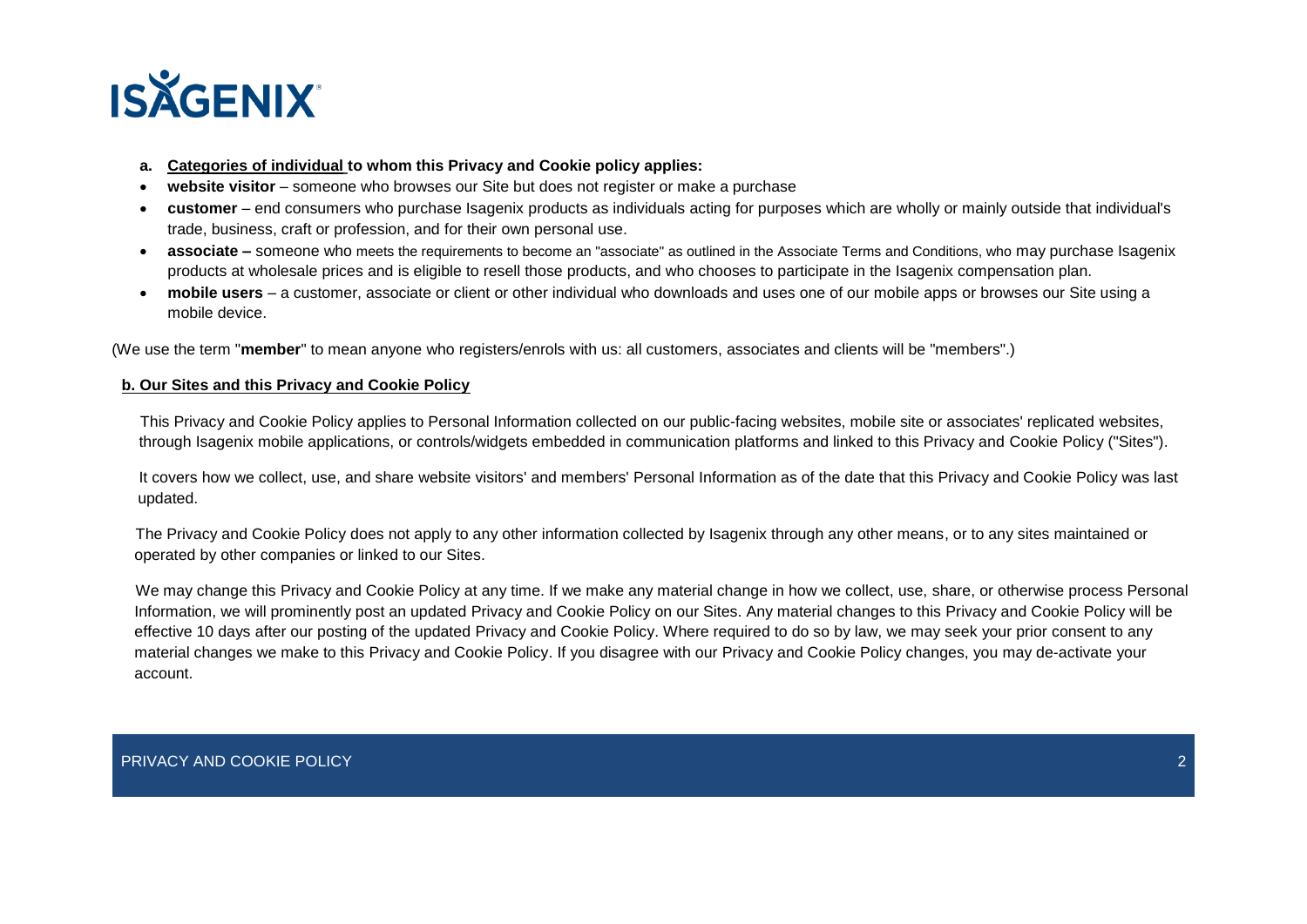

## **Part 2: Key information**

Below are important details about us and our use of your Personal Information and specific rights in respect to your personal information you may have based on applicable law in your country of membership.

| <b>Requirement</b>                                                           | <b>Isagenix details</b>                                                                                             |
|------------------------------------------------------------------------------|---------------------------------------------------------------------------------------------------------------------|
| a. Our identity and contact details                                          | a. Isagenix World Headquarters                                                                                      |
| Identity and contact details and, where<br>applicable, of the representative | 155 E. Rivulon Boulevard Gilbert, AZ 85297<br>Office Phone Number: 480-889-5747                                     |
|                                                                              | <b>Customer Care Phone</b>                                                                                          |
|                                                                              | 1-877-877-8111 (toll free)                                                                                          |
|                                                                              | 480-889-5777                                                                                                        |
|                                                                              | 480-636-5386 fax                                                                                                    |
|                                                                              | All calls will be recorded for quality purposes                                                                     |
|                                                                              | <b>Customer Care Hours</b>                                                                                          |
|                                                                              | Monday - Friday: $6$ a.m. $-6$ p.m.<br>Saturday: 6 a.m. - 2:30 p.m.<br>Sunday: Closed                               |
|                                                                              | b. Isagenix (United Kingdom) Ltd (company number 09895521).                                                         |
|                                                                              | We are entered in the Information Commissioner's register of data controllers with registration number<br>ZA189082. |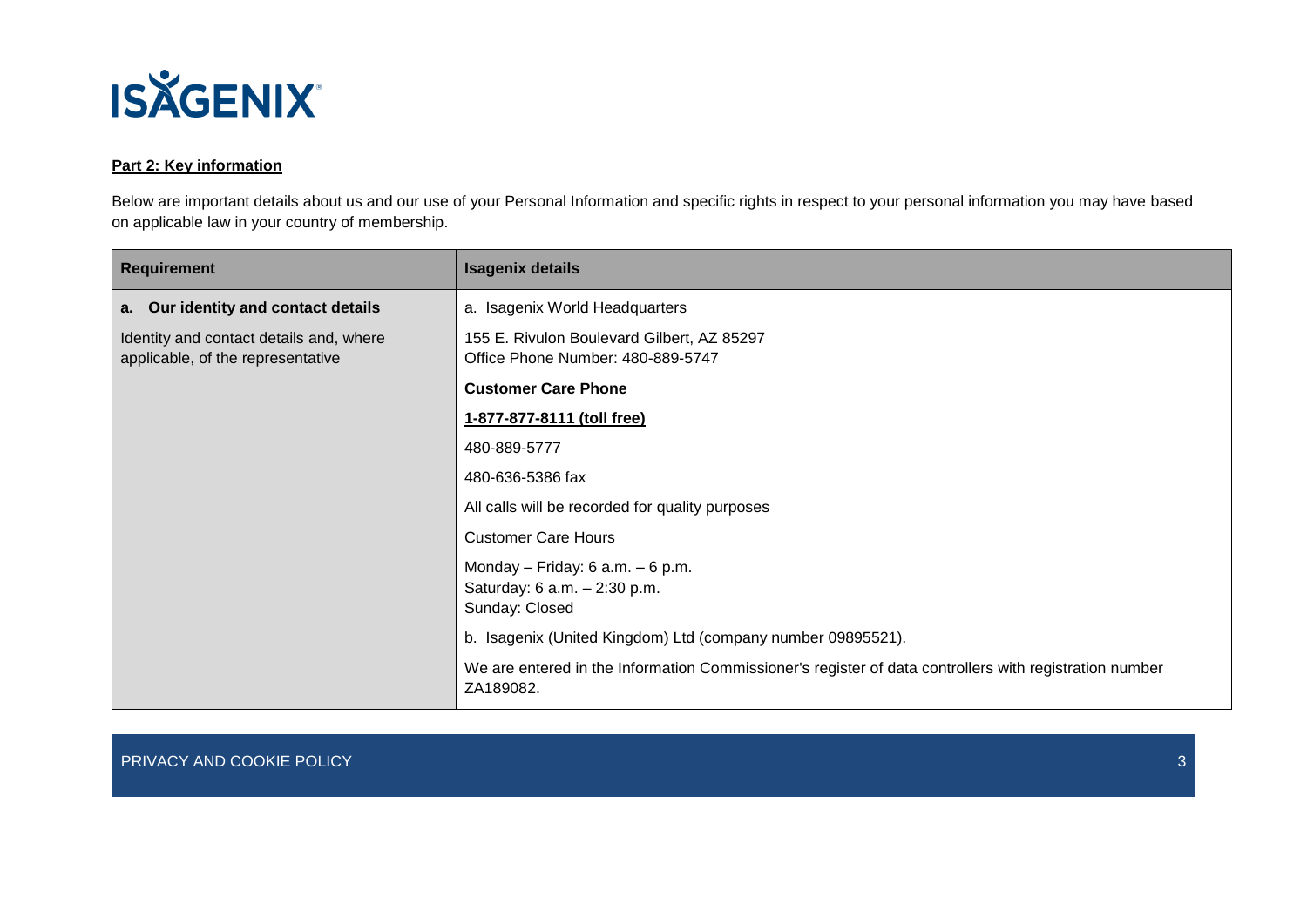

| <b>Requirement</b> | <b>Isagenix details</b>                                                                                                                                                                           |
|--------------------|---------------------------------------------------------------------------------------------------------------------------------------------------------------------------------------------------|
|                    | Registered office address: Lower Ground, Ground, First and Second Floors Watchmaker Court,<br>31 to 34 St John's Lane<br>London<br>EC1M4DB                                                        |
|                    | Trading address: Lower Ground, Ground, First and Second Floors Watchmaker Court,<br>31 to 34 St John's Lane<br>London<br>EC1M4DB                                                                  |
|                    | Telephone: 0808 189 0490                                                                                                                                                                          |
|                    | Email: privacyeu@isagenixcorp.com                                                                                                                                                                 |
|                    | It would be very helpful if you would tell us exactly why you are contacting us. For example, to exercise a right<br>by email, please put the name of the right in the subject line of the email. |
|                    | c. Isagenix (Asia Pacific) Australia Pty Ltd                                                                                                                                                      |
|                    | Level 2 85 Waterloo Road Macquarie Park, NSW 2113                                                                                                                                                 |
|                    | <b>Customer Service Australia:</b>                                                                                                                                                                |
|                    | 1-300-651-979                                                                                                                                                                                     |
|                    | Hours                                                                                                                                                                                             |
|                    | Monday-Friday 8:00am-6:00pm (Australian Eastern Time)                                                                                                                                             |
|                    | Email                                                                                                                                                                                             |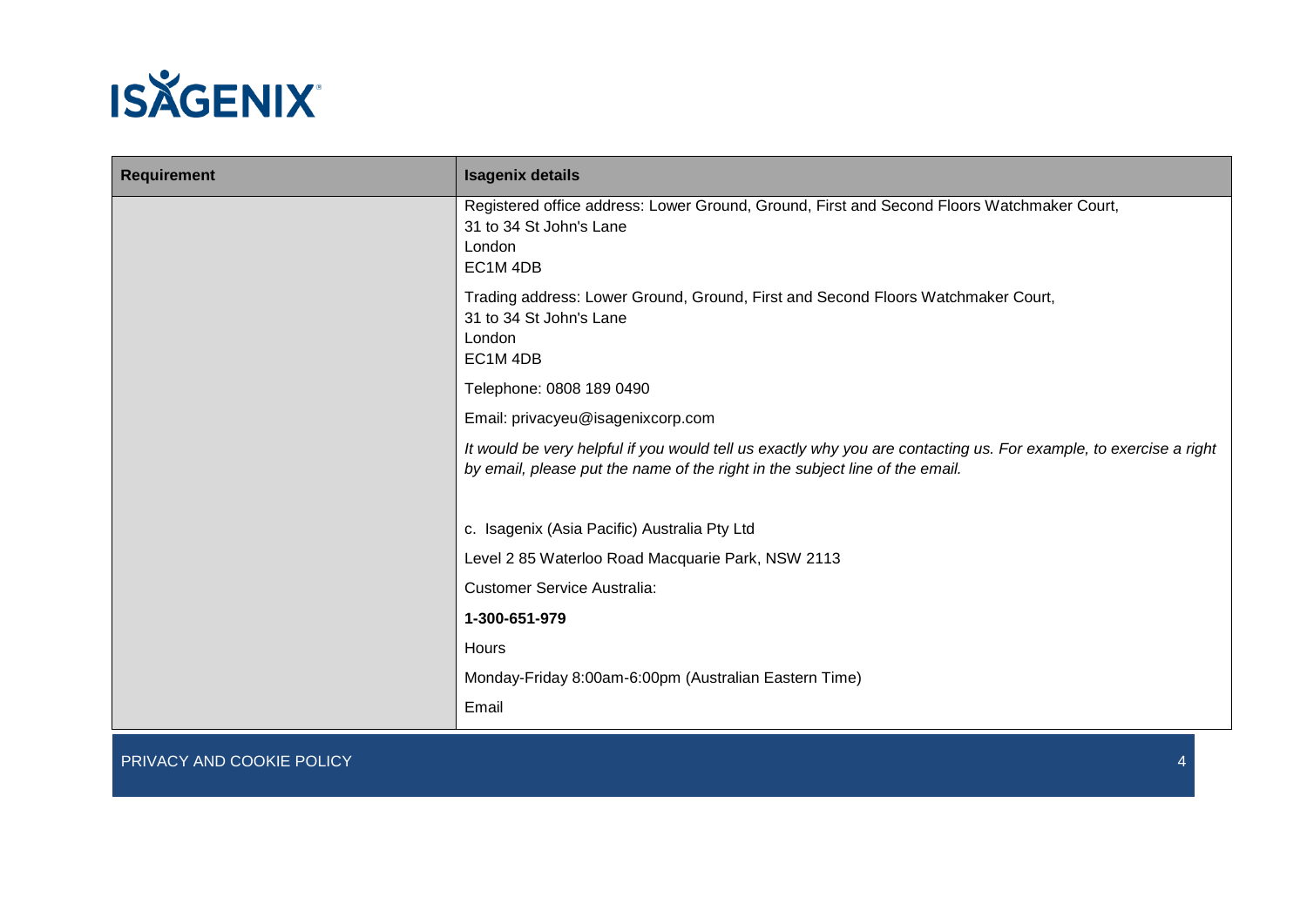

| Requirement | <b>Isagenix details</b>                       |
|-------------|-----------------------------------------------|
|             | <b>Compliance Enquiries</b>                   |
|             | ComplianceANZ@IsagenixCorp.com                |
|             | <b>Customer Support</b>                       |
|             | CustomerServiceANZ@IsagenixCorp.com           |
|             | <b>Event Enquiries</b>                        |
|             | EventsANZ@IsagenixCorp.com                    |
|             |                                               |
|             | d. Ireland                                    |
|             | Isagenix (United Kingdom) Limited             |
|             | Lower Ground, Ground, First and Second Floors |
|             | Watchmaker Court                              |
|             | 31 to 34 St John's Lane                       |
|             | London                                        |
|             | EC1M4BJ                                       |
|             | <b>Customer Service:</b>                      |
|             | 1800817102                                    |
|             | Office Hours:                                 |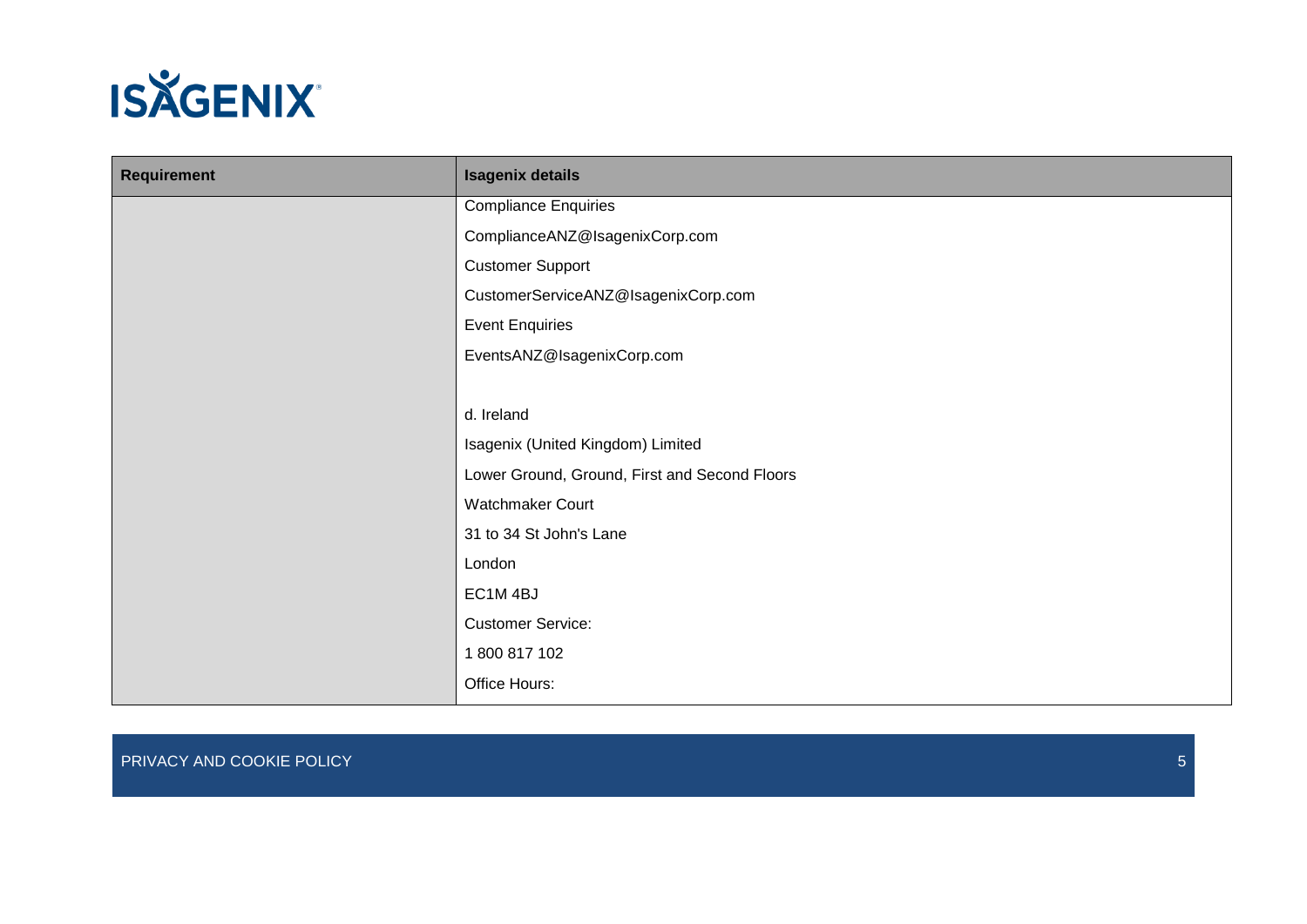

| <b>Requirement</b> | <b>Isagenix details</b>                                       |
|--------------------|---------------------------------------------------------------|
|                    | Monday - Friday (excluding UK public holidays) 9 am - 5.30 pm |
|                    | <b>Customer Service Hours:</b>                                |
|                    | Monday, Tuesday, Thursday, Friday 9:00am-5:30pm               |
|                    | Wednesday 10:00am - 5:30pm                                    |
|                    | Opening hours above exclude public holidays.                  |
|                    | Email                                                         |
|                    | <b>Compliance Enquiries</b>                                   |
|                    | ComplianceEU@IsagenixCorp.com                                 |
|                    | <b>Customer Support</b>                                       |
|                    | CustomerServiceIE@IsagenixCorp.com                            |
|                    |                                                               |
|                    | e. Belgium                                                    |
|                    | Isagenix (United Kingdom) Limited                             |
|                    | Lower Ground, Ground, First and Second Floors                 |
|                    | <b>Watchmaker Court</b>                                       |
|                    | 31 to 34 St John's Lane                                       |
|                    | London                                                        |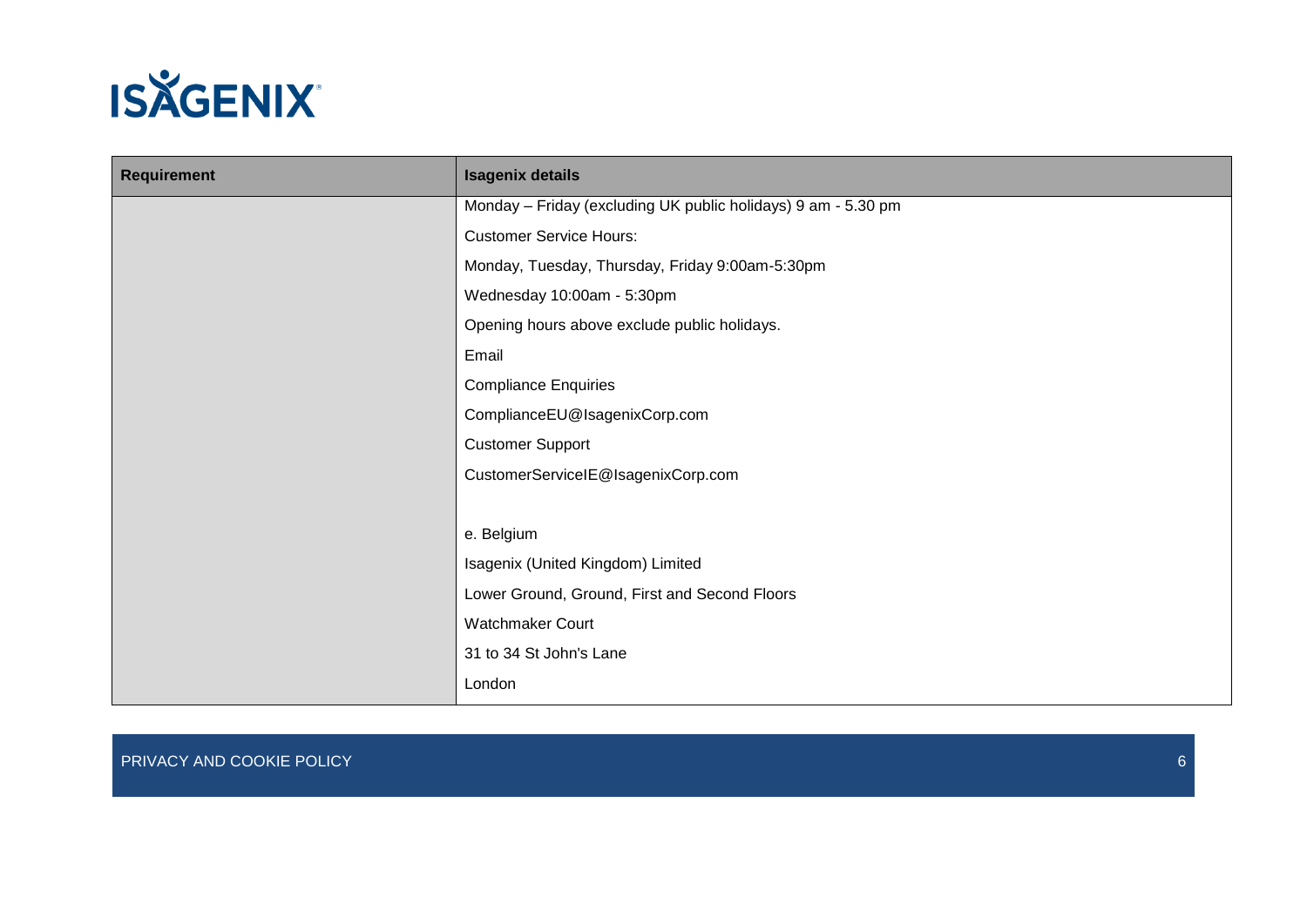

| <b>Requirement</b> | <b>Isagenix details</b>                                    |
|--------------------|------------------------------------------------------------|
|                    | EC1M4BJ                                                    |
|                    | <b>Customer Service:</b>                                   |
|                    | 0 800 26 249                                               |
|                    | Office Hours:                                              |
|                    | Monday - Friday (excluding public holidays) 10 am - 6.30pm |
|                    | <b>Customer Service Hours:</b>                             |
|                    | Monday, Tuesday, Thursday, Friday 10:00am-6:30pm           |
|                    | Wednesday 11:00am - 6:30pm                                 |
|                    | Opening hours above exclude public holidays.               |
|                    | Email                                                      |
|                    | <b>Compliance Enquiries</b>                                |
|                    | ComplianceEU@IsagenixCorp.com                              |
|                    | <b>Customer Support</b>                                    |
|                    | CustomerServiceBE@IsagenixCorp.com                         |
|                    |                                                            |
|                    | f. Isagenix (Asia Pacific) New Zealand Limited             |
|                    | PO Box 321, North Ryde NSW, 1670, Australia                |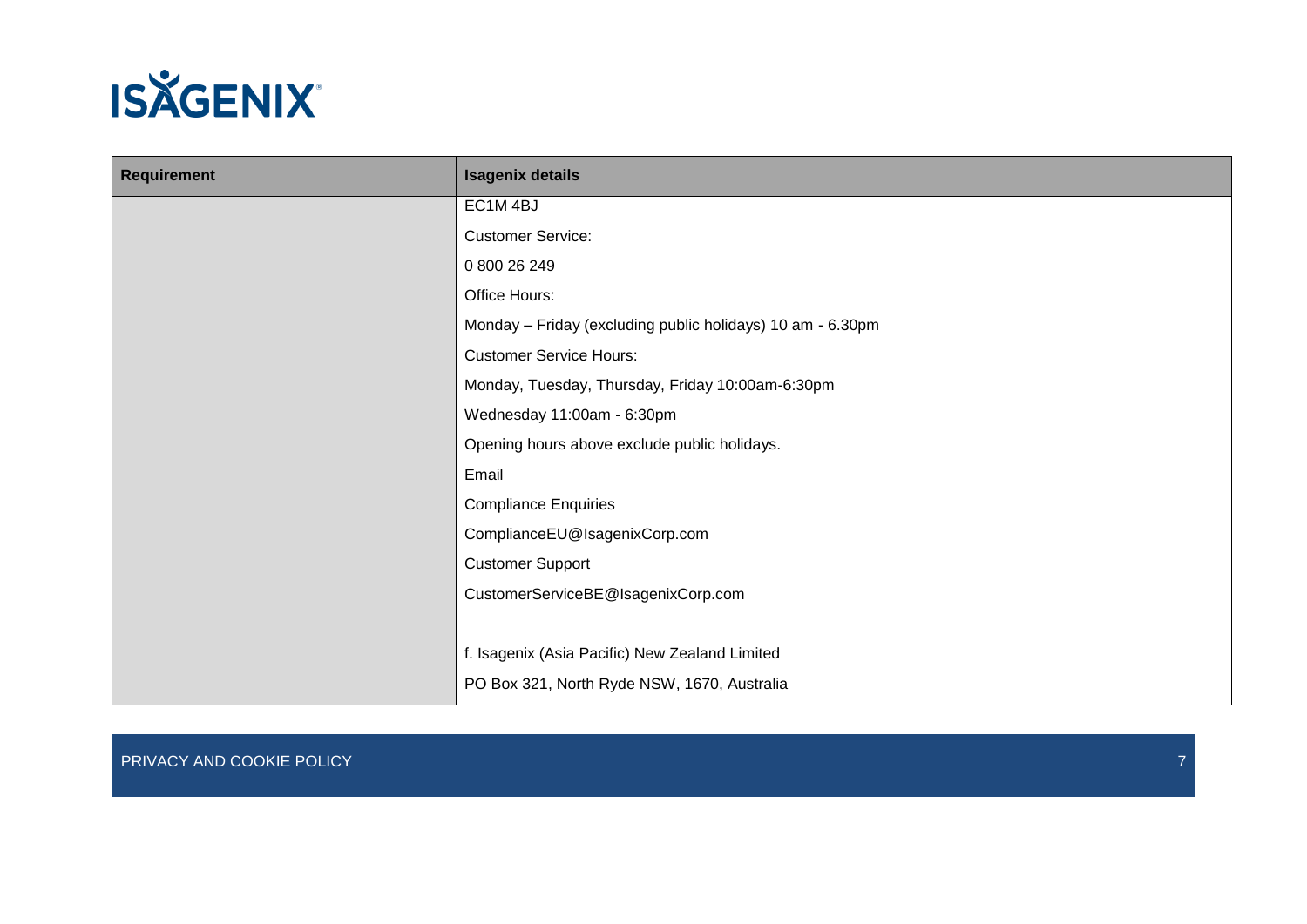

| <b>Requirement</b> | <b>Isagenix details</b>                                                                       |
|--------------------|-----------------------------------------------------------------------------------------------|
|                    | <b>Customer Service New Zealand:</b>                                                          |
|                    | 0800-451-291                                                                                  |
|                    | Hours                                                                                         |
|                    | Monday-Friday 8:00am-6:00pm (Australian Eastern Time)                                         |
|                    | Email                                                                                         |
|                    | <b>Compliance Enquiries</b>                                                                   |
|                    | ComplianceANZ@IsagenixCorp.com                                                                |
|                    | <b>Customer Support</b>                                                                       |
|                    | CustomerServiceANZ@IsagenixCorp.com                                                           |
|                    |                                                                                               |
|                    | g. ISAGENIX (ASIA PACIFIC) TAIWAN LIMITED                                                     |
|                    | Rm. 1, 1F.-a, No.16, Sec. 4, Nanjing E. Rd., Songshan Dist., Taipei City 105, Taiwan (R.O.C.) |
|                    | Phone                                                                                         |
|                    | +886 0800 033 930 (toll-free)                                                                 |
|                    | +886 2 2578 9677                                                                              |
|                    | Hours                                                                                         |
|                    | Monday - Friday: 10:00am - 7:00pm                                                             |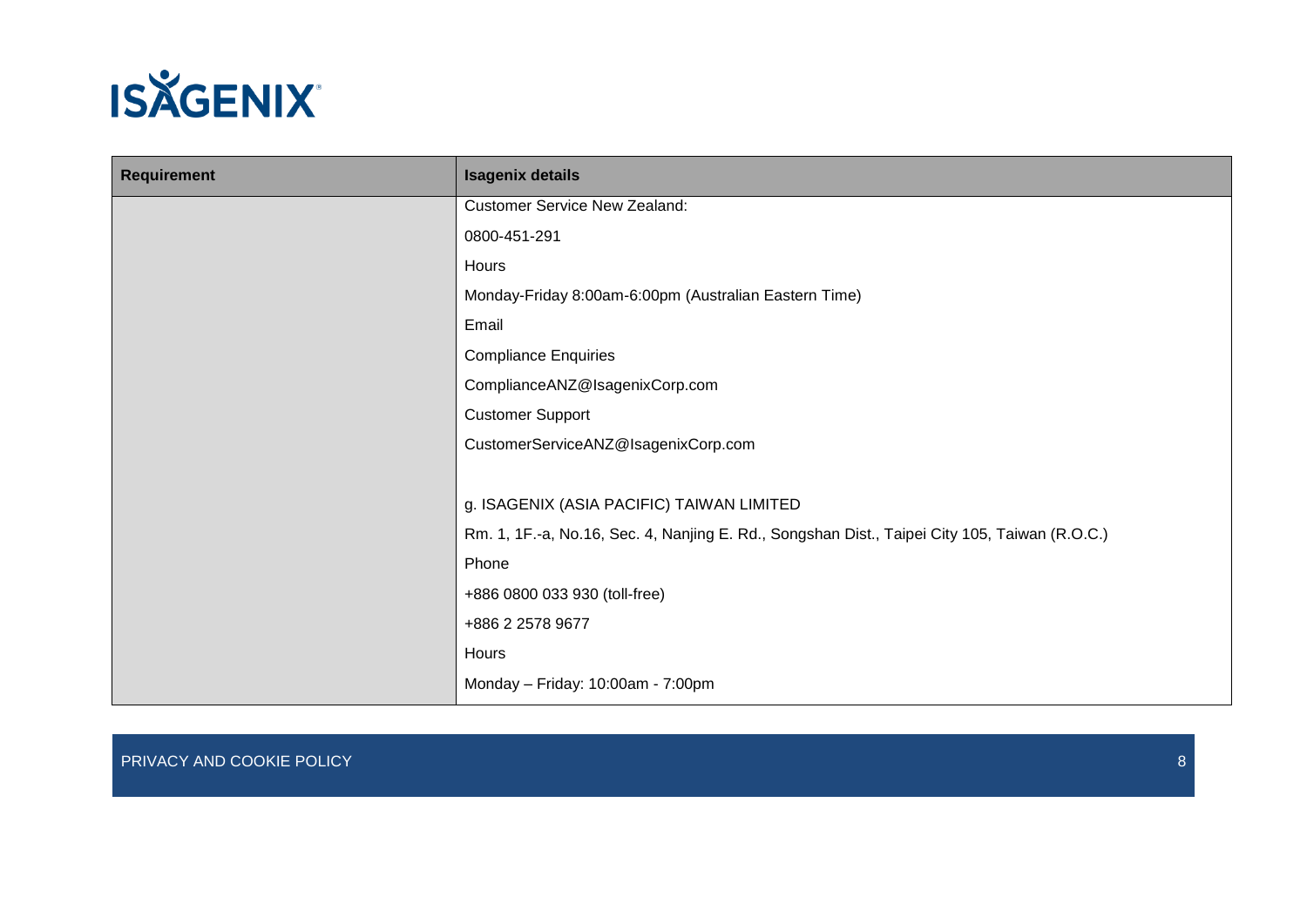

| <b>Requirement</b> | <b>Isagenix details</b>                                                      |
|--------------------|------------------------------------------------------------------------------|
|                    | Closed on Saturday, Sunday, and Public Holidays                              |
|                    | Email                                                                        |
|                    | <b>Customer Service</b>                                                      |
|                    | customerservicetw@isagenixcorp.com                                           |
|                    |                                                                              |
|                    | h. Isagenix Holdings (Asia Pacific) Ltd.                                     |
|                    | 18th Floor, Podium Plaza, No.5 Hanoi Road, Tsim Sha Tsui, Kowloon, Hong Kong |
|                    | Phone                                                                        |
|                    | Phone: +852 2779-0222                                                        |
|                    | Fax: +852 2779-2111                                                          |
|                    | Hours                                                                        |
|                    | Monday - Friday: 11:00a.m. - 8.00p.m.                                        |
|                    | Saturday: 12:00 p.m. - 5:00p.m.                                              |
|                    | Sunday and Public Holidays: Closed                                           |
|                    | Email                                                                        |
|                    | <b>Customer Support</b>                                                      |
|                    | customerservicehk@isagenixcorp.com                                           |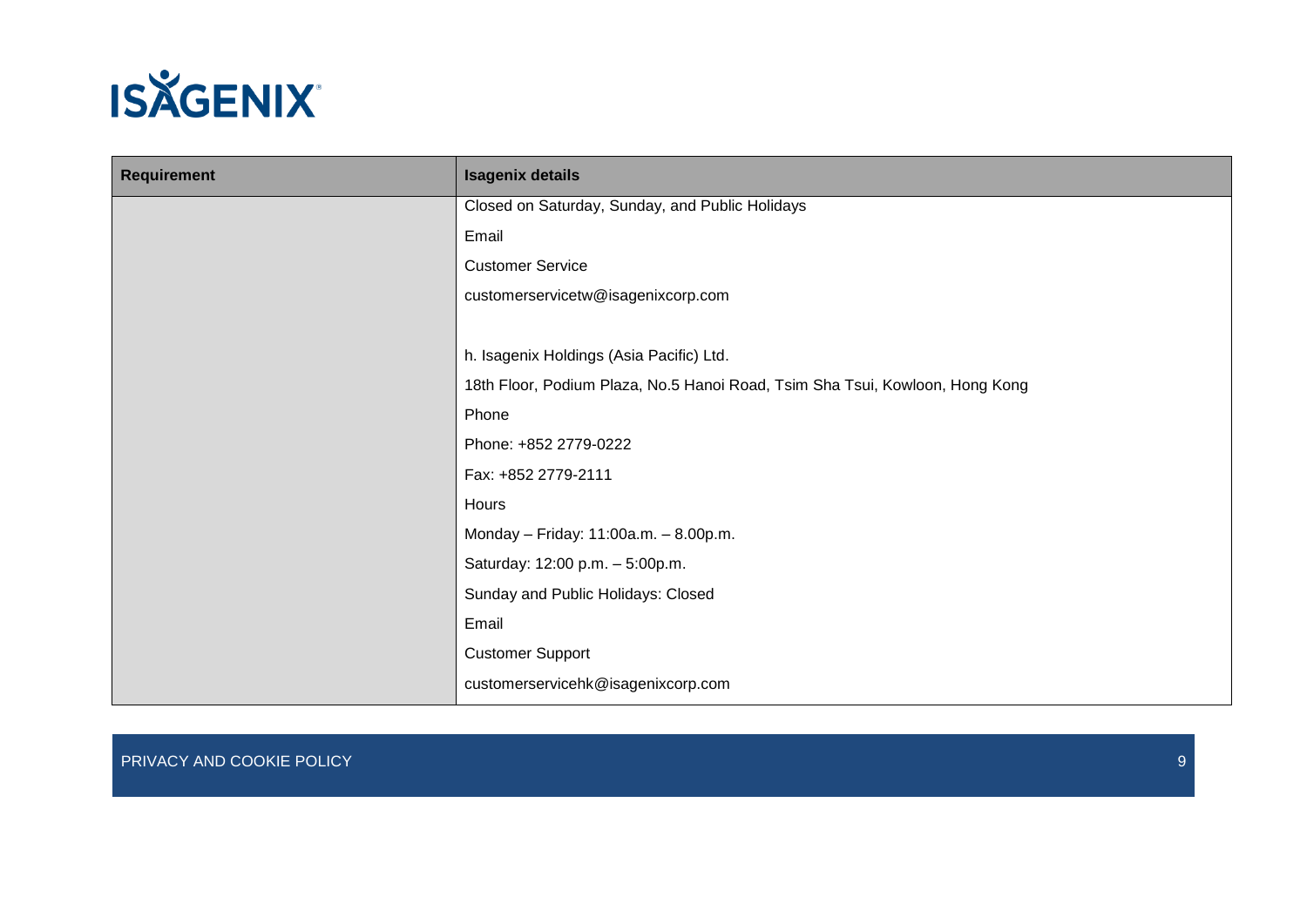

| <b>Requirement</b> | <b>Isagenix details</b>                          |
|--------------------|--------------------------------------------------|
|                    |                                                  |
|                    | i. The Netherlands                               |
|                    | <b>Customer Service:</b>                         |
|                    | 0 800 023 4002                                   |
|                    | <b>Customer Service Hours:</b>                   |
|                    | Monday, Tuesday, Thursday, Friday 10:00am-6:30pm |
|                    | Wednesday 11:00am - 6:30pm                       |
|                    | Opening hours above exclude public holidays.     |
|                    | Email                                            |
|                    | <b>Compliance Enquiries</b>                      |
|                    | ComplianceEU@IsagenixCorp.com                    |
|                    | <b>Customer Support</b>                          |
|                    | CustomerServiceNL@IsagenixCorp.com               |
|                    |                                                  |
|                    | j. Isagenix (Korea Asia Pacific) Limited         |
|                    | 518, Teheran-ro, Gangnam-gu,                     |
|                    | Seoul                                            |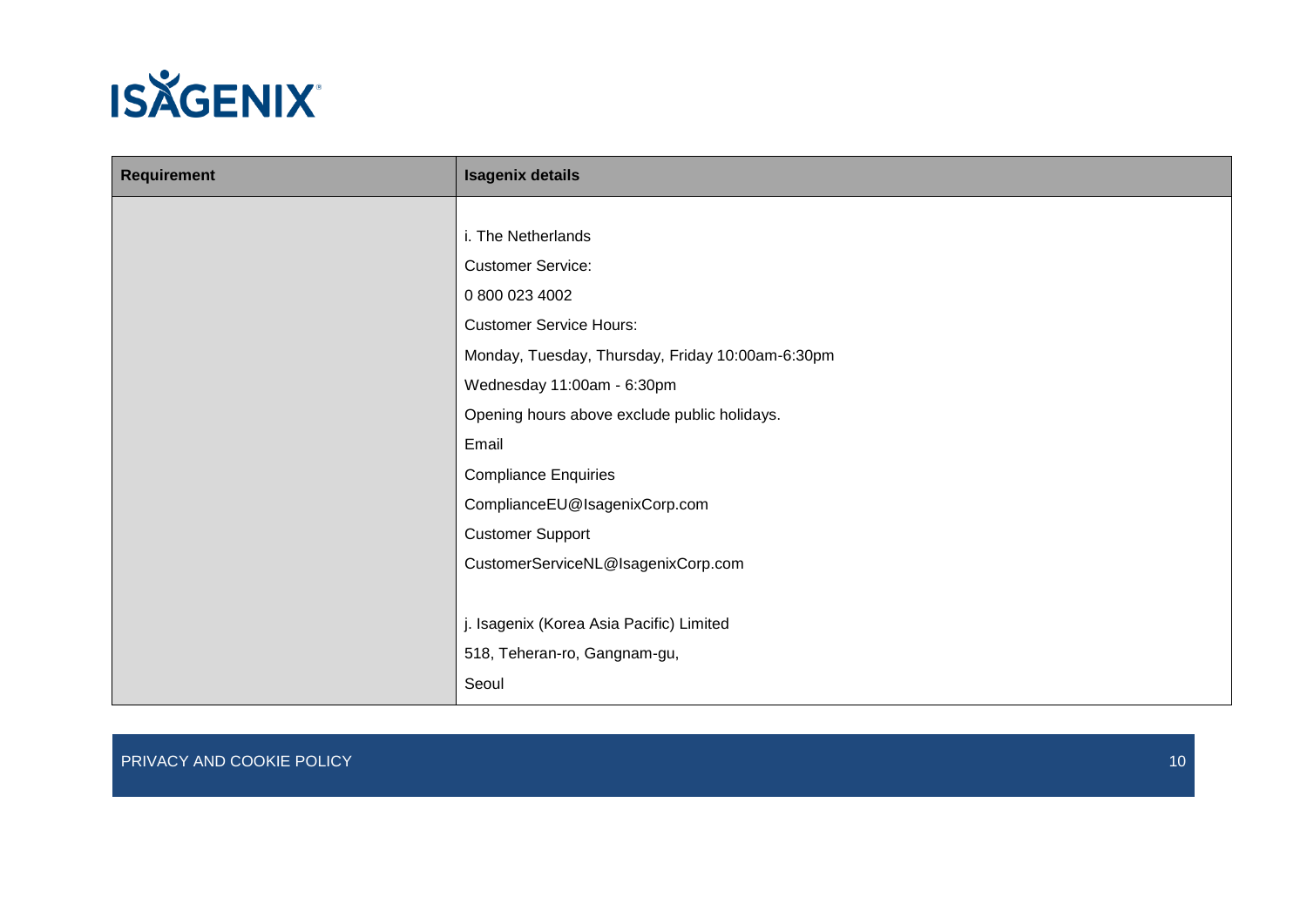

| <b>Requirement</b> | <b>Isagenix details</b>                                     |
|--------------------|-------------------------------------------------------------|
|                    | Republic of Korea                                           |
|                    | <b>Customer Service:</b>                                    |
|                    | +82 2 6206 3900                                             |
|                    | Hours                                                       |
|                    | Monday - Friday (excluding public holidays) 9:00am - 6:00pm |
|                    | Saturday: 9am - 1:00pm                                      |
|                    | Email                                                       |
|                    | <b>Compliance Enquiries</b>                                 |
|                    | ComplianceKR@IsagenixCorp.com                               |
|                    | <b>Customer Support</b>                                     |
|                    | CustomerServiceKR@IsagenixCorp.com                          |
|                    |                                                             |
|                    | k. Canada                                                   |
|                    | <b>Customer Care Phone</b>                                  |
|                    | 1-877-877-8111 (toll free)                                  |
|                    | All calls will be recorded for quality purposes             |
|                    | <b>Customer Care Hours</b>                                  |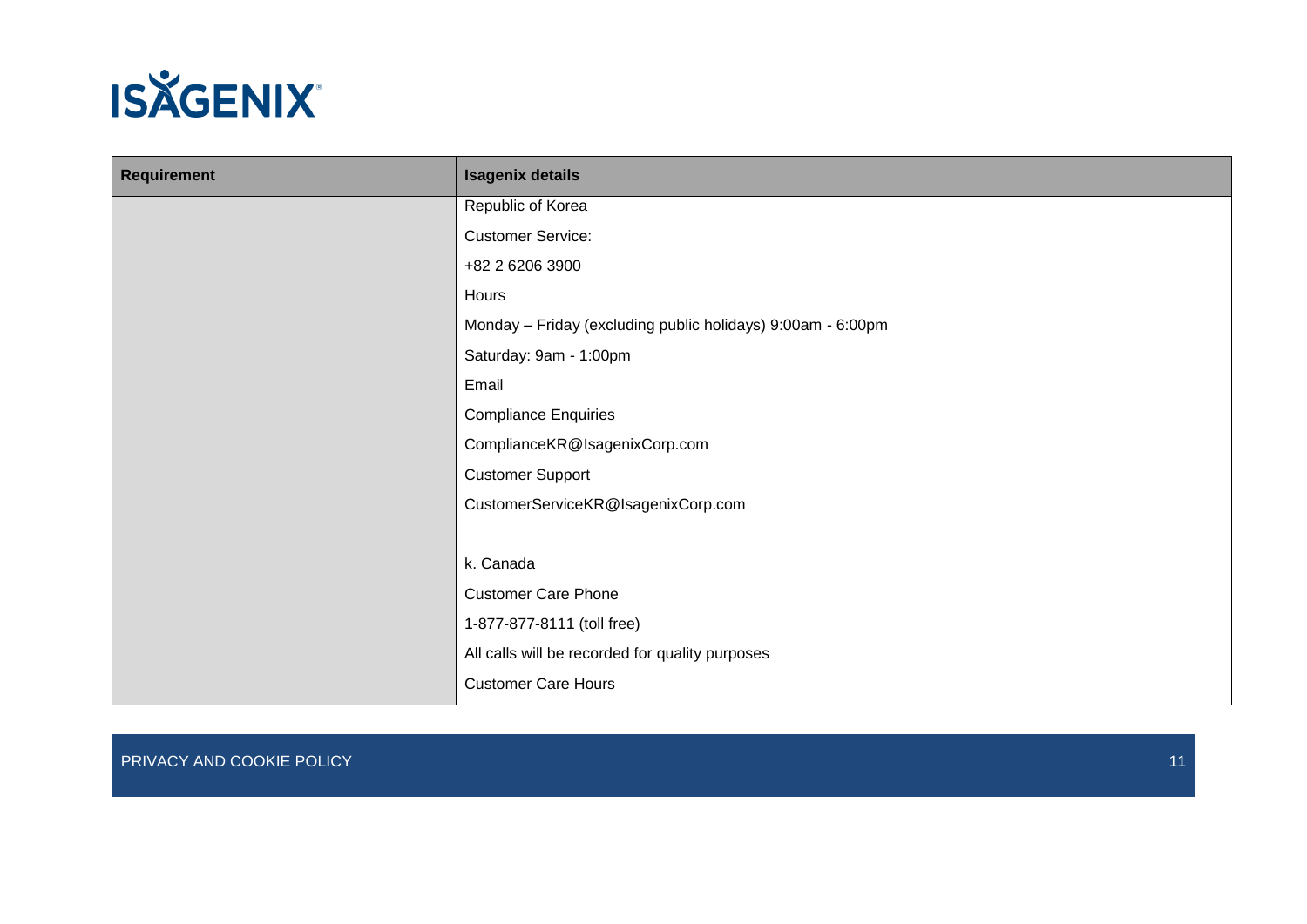

| <b>Requirement</b> | <b>Isagenix details</b>                                                                                                                                                                                                                                                                         |
|--------------------|-------------------------------------------------------------------------------------------------------------------------------------------------------------------------------------------------------------------------------------------------------------------------------------------------|
|                    | Monday - Friday: $6$ a.m. $-6$ p.m.                                                                                                                                                                                                                                                             |
|                    | Saturday: 6 a.m. - 2:30 p.m.                                                                                                                                                                                                                                                                    |
|                    | Sunday: Closed                                                                                                                                                                                                                                                                                  |
|                    | *Times displayed are Arizona local time. Arizona does not observe Daylight Saving Time and will always<br>remain as Mountain Standard Time (MST). During Daylight Saving Time (mid-March through early-<br>November), Arizona is at the same time as California (Pacific Daylight Time or PDT). |
|                    | <b>Email Customer Support</b>                                                                                                                                                                                                                                                                   |
|                    | Support@isagenixcorp.com                                                                                                                                                                                                                                                                        |
|                    |                                                                                                                                                                                                                                                                                                 |
|                    | I. Isagenix Mexico                                                                                                                                                                                                                                                                              |
|                    | Lafontaine 120, Polanco M. Hidalgo, D.F. 11560                                                                                                                                                                                                                                                  |
|                    | Teléfono                                                                                                                                                                                                                                                                                        |
|                    | Desde Ciudad de México y Área Metropolitana 5029 6020                                                                                                                                                                                                                                           |
|                    | Desde EE.UU. 011 52 55 5029 6020                                                                                                                                                                                                                                                                |
|                    | Isagenix® México                                                                                                                                                                                                                                                                                |
|                    | Lafontaine 120, Polanco                                                                                                                                                                                                                                                                         |
|                    | M. Hidalgo, D.F. 11560                                                                                                                                                                                                                                                                          |
|                    | Monday to Friday: 9 a.m. - 6 p.m. Saturday: 9 a.m. - 2 p.m.                                                                                                                                                                                                                                     |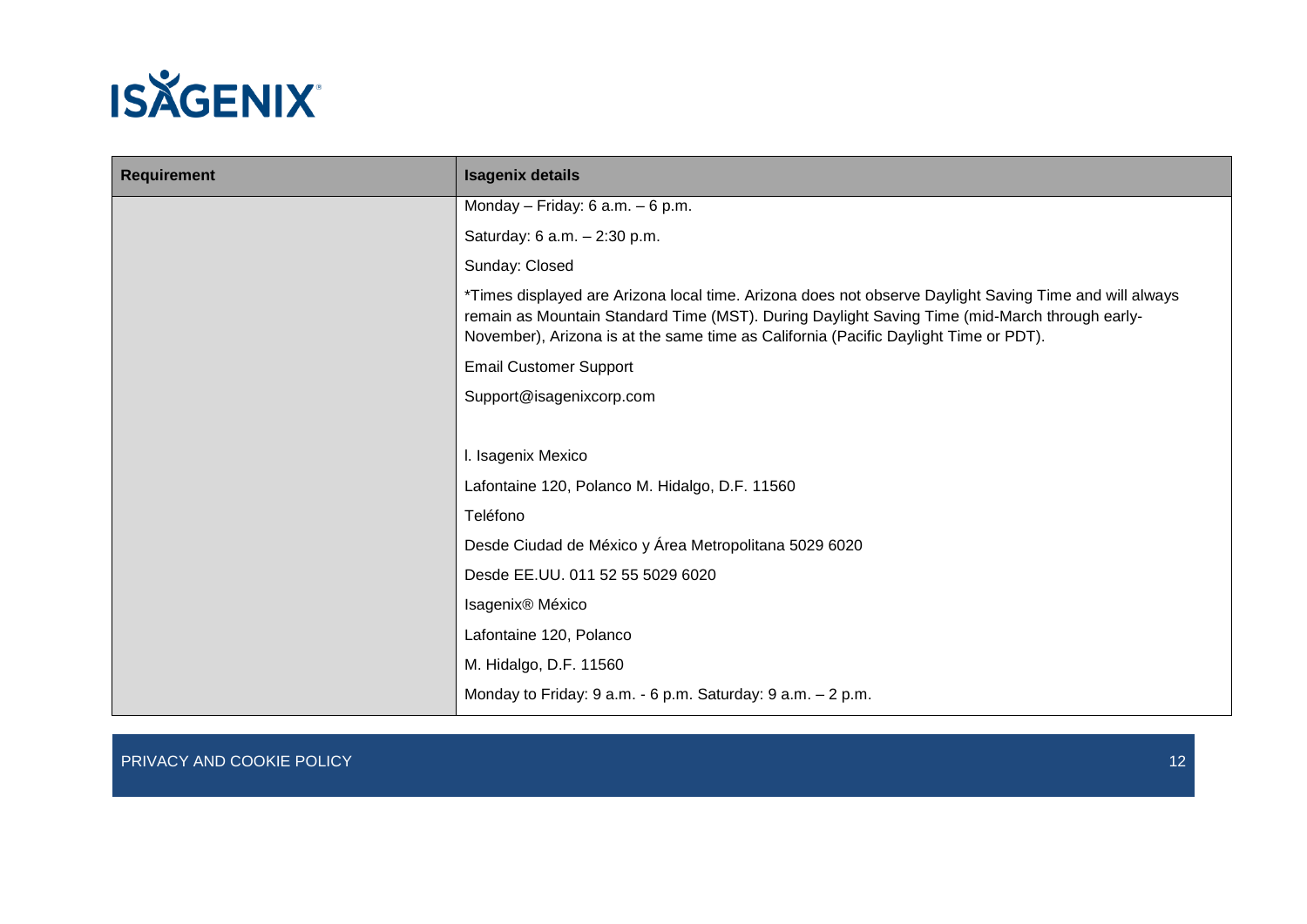

| <b>Requirement</b> | <b>Isagenix details</b>                                                                       |
|--------------------|-----------------------------------------------------------------------------------------------|
|                    | Isagenix <sup>®</sup> Monterrey                                                               |
|                    | Plaza la Silla                                                                                |
|                    | Av. Eugenio Garza Sada Sur No. 3755 Col. Country                                              |
|                    | Monterrey, NL, Local D2-D25                                                                   |
|                    | Monday to Friday: 9 a.m. - 6 p.m. Saturday: 9 a.m. - 2 p.m.                                   |
|                    | Isagenix <sup>®</sup> Aguascalientes                                                          |
|                    | Plaza Patria                                                                                  |
|                    | José Ma. Chávez No.123 Local 18 Planta Alta, Col. Centro, Aguascalientes, Ags                 |
|                    | Monday to Friday: 9 a.m. - 6 p.m. Saturday: 9 a.m. - 2 p.m.                                   |
|                    | Isagenix <sup>®</sup> Toluca                                                                  |
|                    | Plaza San Fermín                                                                              |
|                    | Avenida Heriberto Enríquez #904 local 24 colonia Aztecas, Toluca, Estado de México CP. 50180  |
|                    | Monday to Friday: 9 a.m. - 6 p.m. Saturday: 9 a.m. - 2 p.m.                                   |
|                    | Isagenix <sup>®</sup> Tuxtla                                                                  |
|                    | 4a. Poniente sur #344 Col. Centro Entre 2a. sur y 3a. sur CP. 29000 Tuxtla Gutiérrez Chiapas. |
|                    | Monday to Friday: 9 a.m. - 6 p.m. Saturday: 9 a.m. - 2 p.m.                                   |
|                    | <b>Horarios Call Center</b>                                                                   |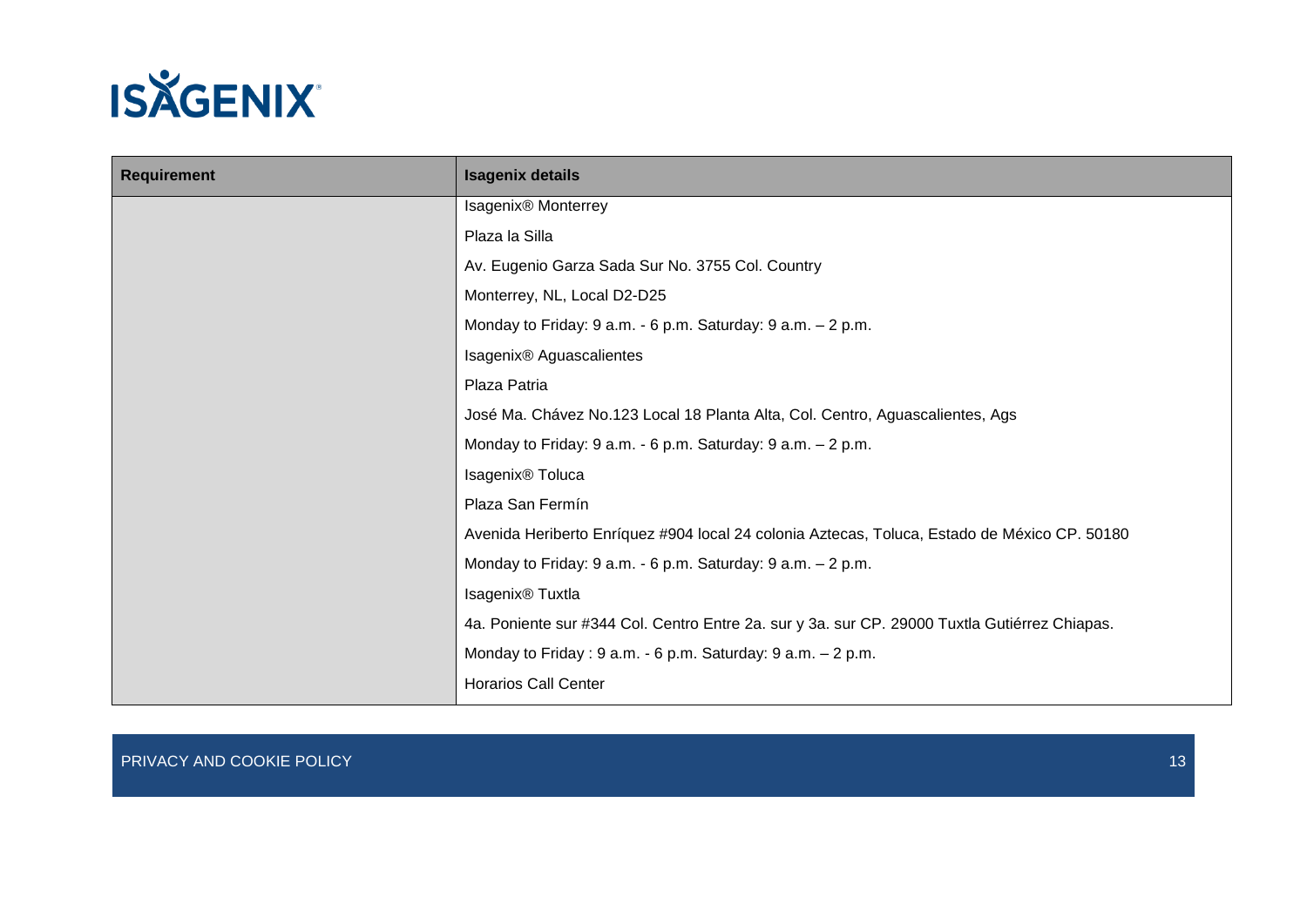

| <b>Requirement</b> | <b>Isagenix details</b>                          |
|--------------------|--------------------------------------------------|
|                    | Lunes a Viernes de 9 am -7pm                     |
|                    | Sábado de 9 am -2pm                              |
|                    | Hora Central                                     |
|                    | Email                                            |
|                    | Preguntas sobre noticias                         |
|                    | serviciomx@isagenixcorp.com                      |
|                    |                                                  |
|                    | m. Isagenix (Spain), S.L.U.                      |
|                    | <b>Customer Service:</b>                         |
|                    | 900 423 614                                      |
|                    | <b>Customer Service Hours:</b>                   |
|                    | Monday, Tuesday, Thursday, Friday 10:00am-6:30pm |
|                    | Wednesday 11:00am - 6:30pm                       |
|                    | Opening hours above exclude public holidays.     |
|                    | Email                                            |
|                    | <b>Compliance Enquiries</b>                      |
|                    | ComplianceEU@IsagenixCorp.com                    |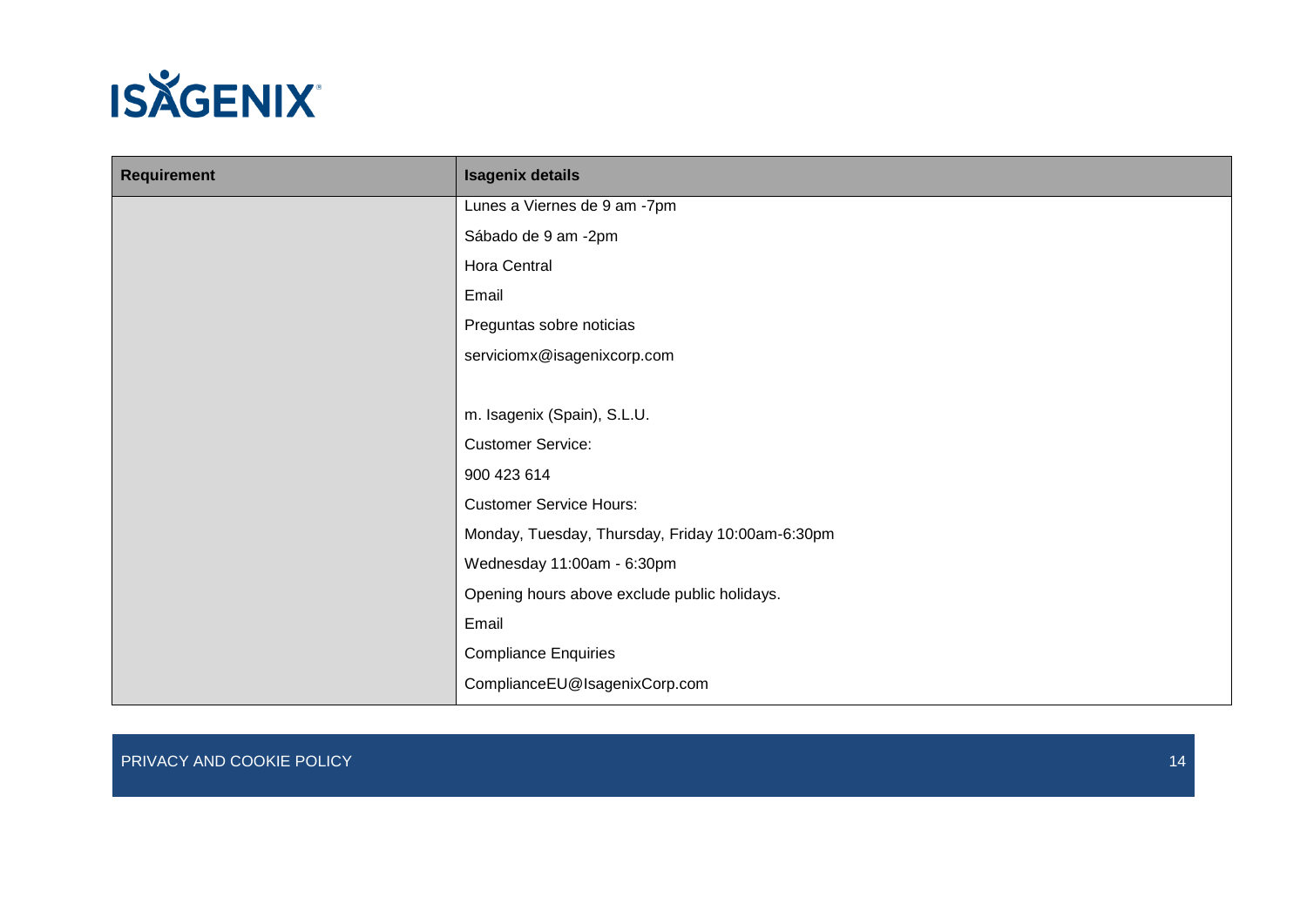

| <b>Requirement</b>                                                                                                                                                                                                                                                                  | <b>Isagenix details</b>                                                                                                                                                                                                                                                                                                                                                                                                                                                                                                                                                                                                                                                                                                                                                                                                                                                                                                                                                                                                                                                                                                                                                                                  |
|-------------------------------------------------------------------------------------------------------------------------------------------------------------------------------------------------------------------------------------------------------------------------------------|----------------------------------------------------------------------------------------------------------------------------------------------------------------------------------------------------------------------------------------------------------------------------------------------------------------------------------------------------------------------------------------------------------------------------------------------------------------------------------------------------------------------------------------------------------------------------------------------------------------------------------------------------------------------------------------------------------------------------------------------------------------------------------------------------------------------------------------------------------------------------------------------------------------------------------------------------------------------------------------------------------------------------------------------------------------------------------------------------------------------------------------------------------------------------------------------------------|
|                                                                                                                                                                                                                                                                                     | <b>Customer Support</b>                                                                                                                                                                                                                                                                                                                                                                                                                                                                                                                                                                                                                                                                                                                                                                                                                                                                                                                                                                                                                                                                                                                                                                                  |
|                                                                                                                                                                                                                                                                                     | CustomerServiceES@IsagenixCorp.com                                                                                                                                                                                                                                                                                                                                                                                                                                                                                                                                                                                                                                                                                                                                                                                                                                                                                                                                                                                                                                                                                                                                                                       |
|                                                                                                                                                                                                                                                                                     |                                                                                                                                                                                                                                                                                                                                                                                                                                                                                                                                                                                                                                                                                                                                                                                                                                                                                                                                                                                                                                                                                                                                                                                                          |
| b. Purposes and legal basis                                                                                                                                                                                                                                                         | The purposes for which we use Personal Information are:                                                                                                                                                                                                                                                                                                                                                                                                                                                                                                                                                                                                                                                                                                                                                                                                                                                                                                                                                                                                                                                                                                                                                  |
| Where required by applicable data protection<br>law, including the GDPR, our processing of<br>your personal information will be justified on a<br>lawful basis. The purposes of the use for which<br>the Personal Information is intended as well as<br>the legal basis for the use | to conduct our business and co-branded businesses<br>to maintain our accounts and records and keep our records up to date<br>to promote and advertise our products and services<br>to support and manage our associates<br>with consent, for direct marketing<br>to provide personalised recommendations<br>$\bullet$<br>with consent, to provide events and roadshows to associates (we use service providers to do this)<br>$\bullet$<br>with consent, for analysis by aggregating associates' Personal Information (for example to provide<br>$\bullet$<br>rankings/tabulated statistics and event itinerary forms) (we use service providers to do this)<br>to provide products and services (this is necessary for contract performance)<br>$\bullet$<br>to provide fulfilment, advertising or other services to other merchants or co-branded businesses (since we<br>$\bullet$<br>do not manufacture or produce it<br>ems such as shirts, hats and bags) (fulfilment is necessary for contract performance)<br>$\bullet$<br>to verify prospective members' identities (this is a necessary step before entering into a contract)<br>to operate our Sites<br>to help detect and prevent fraud, and |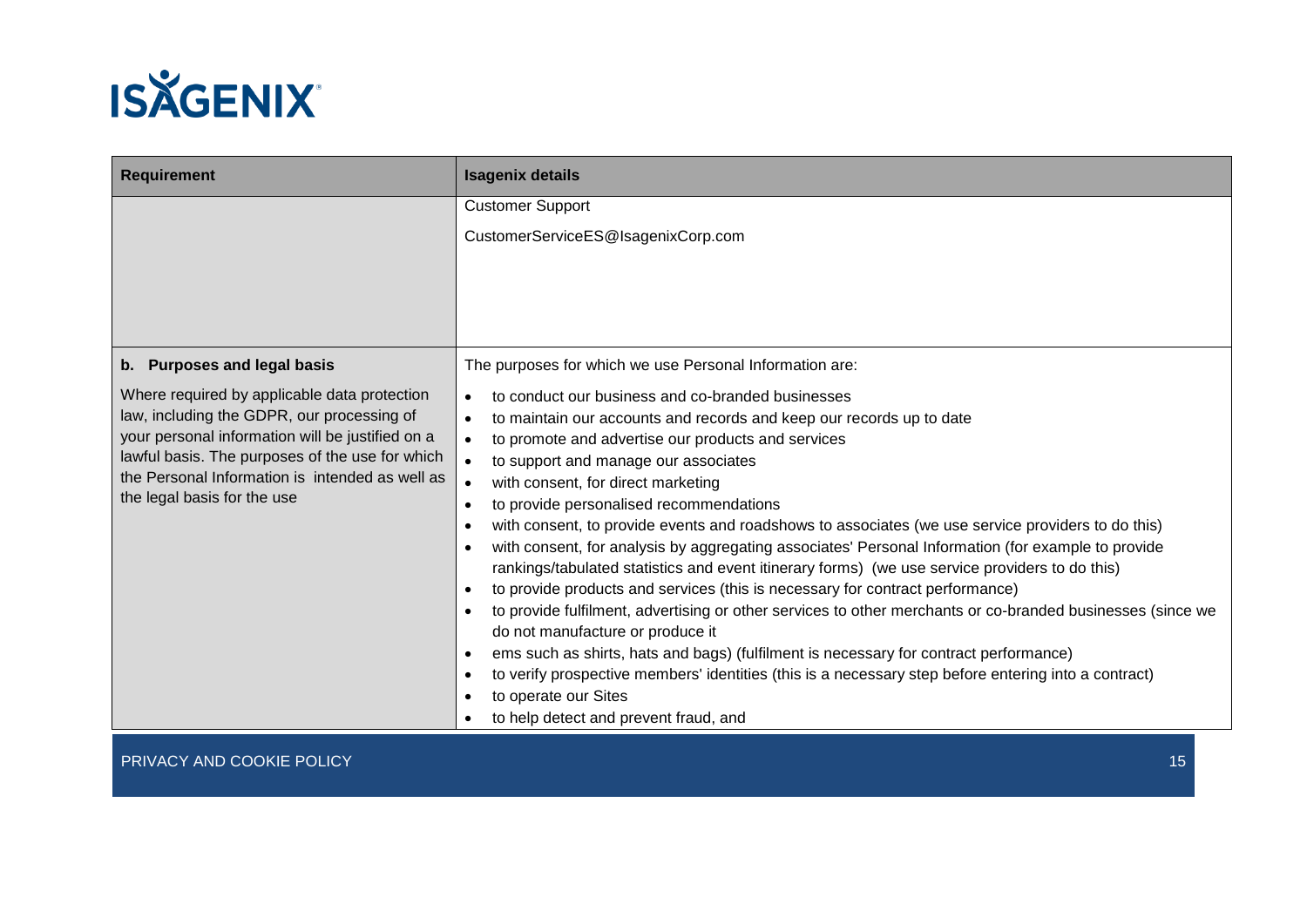

| <b>Isagenix details</b>                                                                                                                                                                                                                                                                                                                                                                                                                                                                                                                                                                                                                                                                                           |  |
|-------------------------------------------------------------------------------------------------------------------------------------------------------------------------------------------------------------------------------------------------------------------------------------------------------------------------------------------------------------------------------------------------------------------------------------------------------------------------------------------------------------------------------------------------------------------------------------------------------------------------------------------------------------------------------------------------------------------|--|
| • for diagnostics.<br>We have set out above where we obtain consent, or the use is necessary for contract purposes.<br>In all other cases, the legal basis for our use is our own or our service providers' legitimate interests.                                                                                                                                                                                                                                                                                                                                                                                                                                                                                 |  |
| Our legitimate interests are to operate our business in accordance with legitimate commercial practice, for<br>example to provide products and services, to maintain accounts and records, and for PR and advertising.<br>Some examples are included in the indirect categories section e below. For further details please see the<br>"Isagenix business activities" in part 5 section 5.3 below.<br>Our merchants, co-branded businesses and service providers' legitimate interests are for service provision<br>and operating their businesses, as set out in more detail in the purposes section c above and the indirect<br>categories section e below.                                                     |  |
| We may share your Personal Information with:                                                                                                                                                                                                                                                                                                                                                                                                                                                                                                                                                                                                                                                                      |  |
| business associates; for example:<br>merchants and co-branded businesses (if you buy one of their products or services through our<br>$\circ$<br>Site)<br>associates (who receive information about their clients) and upline sponsors (who receive<br>$\circ$<br>information about associates in their downline)<br>this is because we are a direct selling company, and we share this information to provide<br>associates and upline sponsors with credit for orders and associate enrolments<br>if you give them your consent, the associate or upline sponsor may use your Personal Information for their<br>own marketing purposes.<br>suppliers (for example service providers)<br>financial organisations |  |
|                                                                                                                                                                                                                                                                                                                                                                                                                                                                                                                                                                                                                                                                                                                   |  |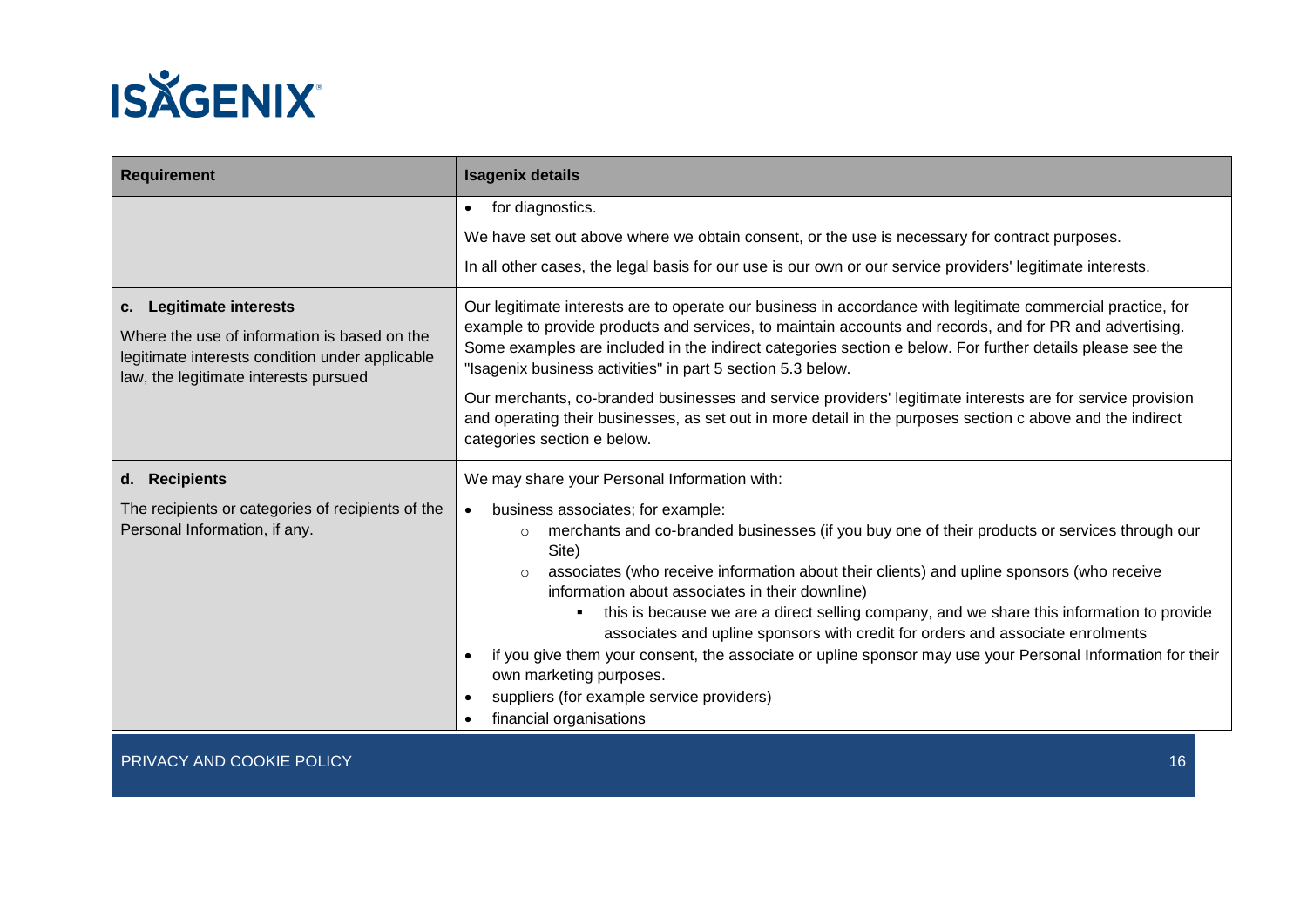

| <b>Requirement</b>                                                                              | <b>Isagenix details</b>                                                                                                                                                                                                                                                                                                                                                                                                                                                                                                                                                                                                                                                                                                                                                                                            |  |
|-------------------------------------------------------------------------------------------------|--------------------------------------------------------------------------------------------------------------------------------------------------------------------------------------------------------------------------------------------------------------------------------------------------------------------------------------------------------------------------------------------------------------------------------------------------------------------------------------------------------------------------------------------------------------------------------------------------------------------------------------------------------------------------------------------------------------------------------------------------------------------------------------------------------------------|--|
|                                                                                                 | consultants and professional advisers<br>$\bullet$<br>credit reference agencies<br>$\bullet$<br>debt collection agencies<br>group companies<br>$\bullet$<br>a prospective purchaser of all or a part of our business                                                                                                                                                                                                                                                                                                                                                                                                                                                                                                                                                                                               |  |
|                                                                                                 | and other recipients as permitted or required by applicable law.<br>Whatever the purpose may be – whether we share with service providers or other external companies<br>- we only use and share your Personal Information to the extent reasonably necessary to fulfil your<br>requests and our legitimate business objectives/interests. When we disclose Personal Information to<br>external companies to perform support services for us, they may access and process your Personal<br>Information only for the purposes of performing those support services (in accordance with our<br>instructions and only on our behalf) and must keep your Personal Information secure. These<br>authorised service providers are prohibited from selling, retaining, using, or disclosing your personal<br>information. |  |
| Part 3. Rights in respect to your personal<br>information                                       |                                                                                                                                                                                                                                                                                                                                                                                                                                                                                                                                                                                                                                                                                                                                                                                                                    |  |
| Before you read on, a quick word about<br><b>UK/EU</b> independent associates<br>"associates"). | Q. How does this Privacy and Cookie Policy relate to associates' use of your Personal Information?<br>A. It doesn't!<br>Isagenix is the controller of Personal Information collected through the Sites, which includes associates'<br>replicated websites. For queries about Isagenix's use of your Personal Information please contact us.                                                                                                                                                                                                                                                                                                                                                                                                                                                                        |  |
| PRIVACY AND COOKIE POLICY                                                                       | 17                                                                                                                                                                                                                                                                                                                                                                                                                                                                                                                                                                                                                                                                                                                                                                                                                 |  |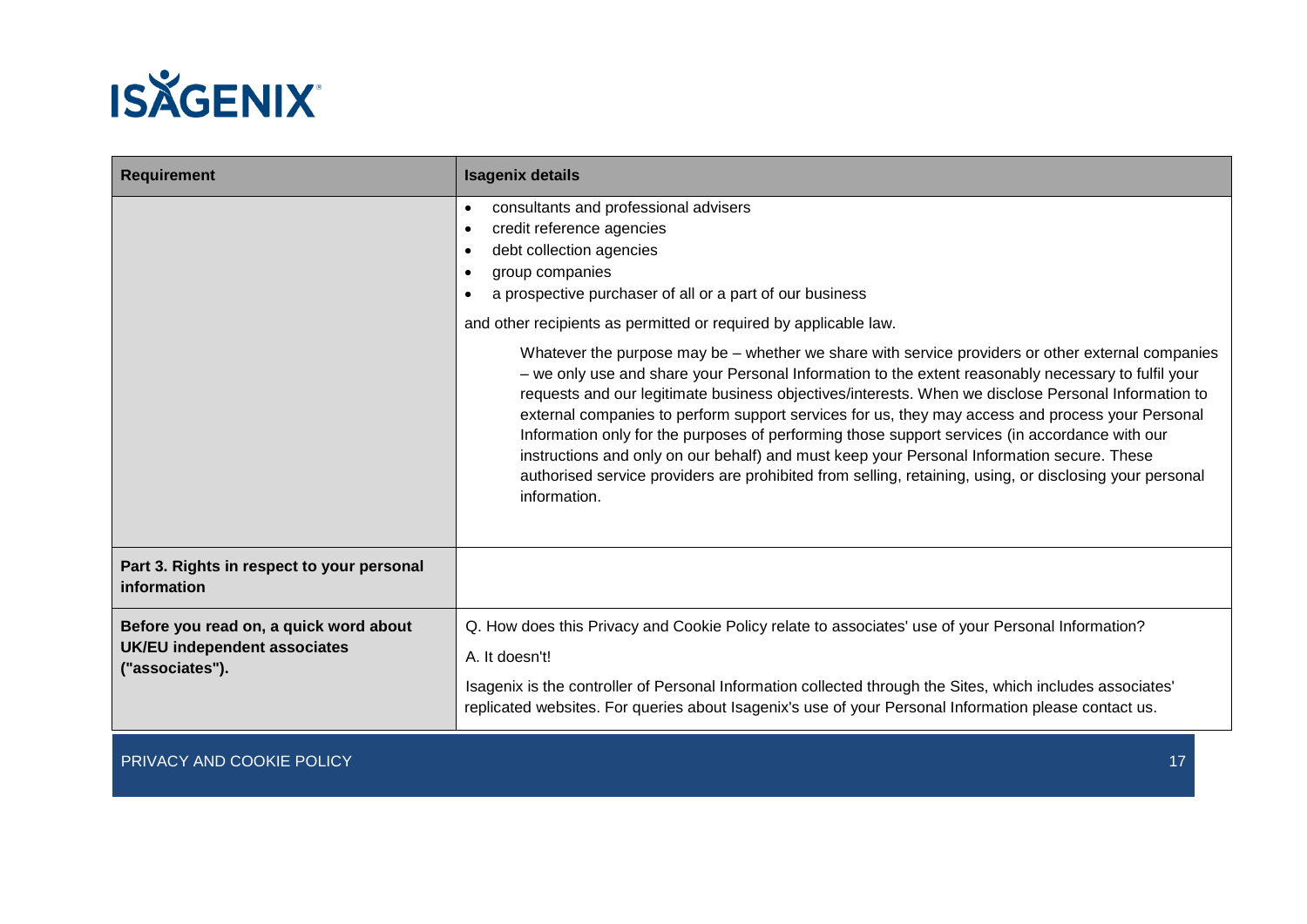

| <b>Requirement</b>                                                                                                                                                                                                         |                                                                                                                                                                                                                                                                                                                                                                                                                                                                                                                                                           | <b>Isagenix details</b>                                                                                                                                                                                                                                                                                                                                                                                                                                                                                                                                                                                                                            |  |
|----------------------------------------------------------------------------------------------------------------------------------------------------------------------------------------------------------------------------|-----------------------------------------------------------------------------------------------------------------------------------------------------------------------------------------------------------------------------------------------------------------------------------------------------------------------------------------------------------------------------------------------------------------------------------------------------------------------------------------------------------------------------------------------------------|----------------------------------------------------------------------------------------------------------------------------------------------------------------------------------------------------------------------------------------------------------------------------------------------------------------------------------------------------------------------------------------------------------------------------------------------------------------------------------------------------------------------------------------------------------------------------------------------------------------------------------------------------|--|
|                                                                                                                                                                                                                            |                                                                                                                                                                                                                                                                                                                                                                                                                                                                                                                                                           | Associates are separate controllers from Isagenix. Isagenix requires associates to use your Personal<br>Information in a manner consistent with this Privacy and Cookie Policy, the Independent Associate Terms and<br>Conditions, and their Isagenix Independent Associate Application and Agreement ("IAAA"). As a general<br>policy, Isagenix Associates may only process your personal information on our behalf and for the business<br>purpose of marketing Isagenix products, and services. Associates are prohibited from selling, using, retaining,<br>or disclosing your personal information otherwise.                                 |  |
|                                                                                                                                                                                                                            | a. Rights afforded in the European<br>Union/UK: Transfers outside of the<br>European Economic Area (EU<br>member states, Norway, Iceland and<br>Liechtenstein)                                                                                                                                                                                                                                                                                                                                                                                            | Our Sites are hosted in the US and your Personal Information will therefore be transferred to Isagenix<br>International LLC's US-based data centres. Isagenix International LLC is our parent company. They will use<br>your Personal Information in accordance with this Privacy and Cookie Policy, including sharing it with Isagenix<br>authorised service providers, (please see part 5 section 5.3). Because of the way our direct selling model<br>works, we may also transfer your Personal Information to any country in which we operate. Your continued<br>use of this Site constitutes your consent to these transfers. Please read on. |  |
| Where applicable, the fact that Personal<br>Information is to be transferred to a third<br>country or international organisation and<br>the existence or absence of an adequacy<br>decision by the European Commission, or | Here is a short explanation of the options for transferring Personal Information outside the EEA.<br>First, an "adequacy decision" which is a legal decision by the European Commission that adequate protection<br>is provided by a country, territory, specified sector(s) or an international organisation. It is based on an<br>assessment of the following: (a) rule of law and other legal considerations (b) existence and functioning of an<br>independent supervisory authority and (c) international commitments and obligations/participation. |                                                                                                                                                                                                                                                                                                                                                                                                                                                                                                                                                                                                                                                    |  |
|                                                                                                                                                                                                                            | in the case of transfers subject to<br>appropriate safeguards or non-repetitive,<br>limited transfers based on compelling<br>legitimate interests, reference to the<br>appropriate or suitable safeguards and the                                                                                                                                                                                                                                                                                                                                         | Secondly "appropriate safeguards" which may take several forms, including:<br>standard data protection clauses adopted by the European Commission<br>$\bullet$<br>other contract clauses that have been approved by the Information Commissioner<br>$\bullet$<br>"binding corporate rules" which apply to a group of companies or enterprises engaged in a joint economic<br>activity                                                                                                                                                                                                                                                              |  |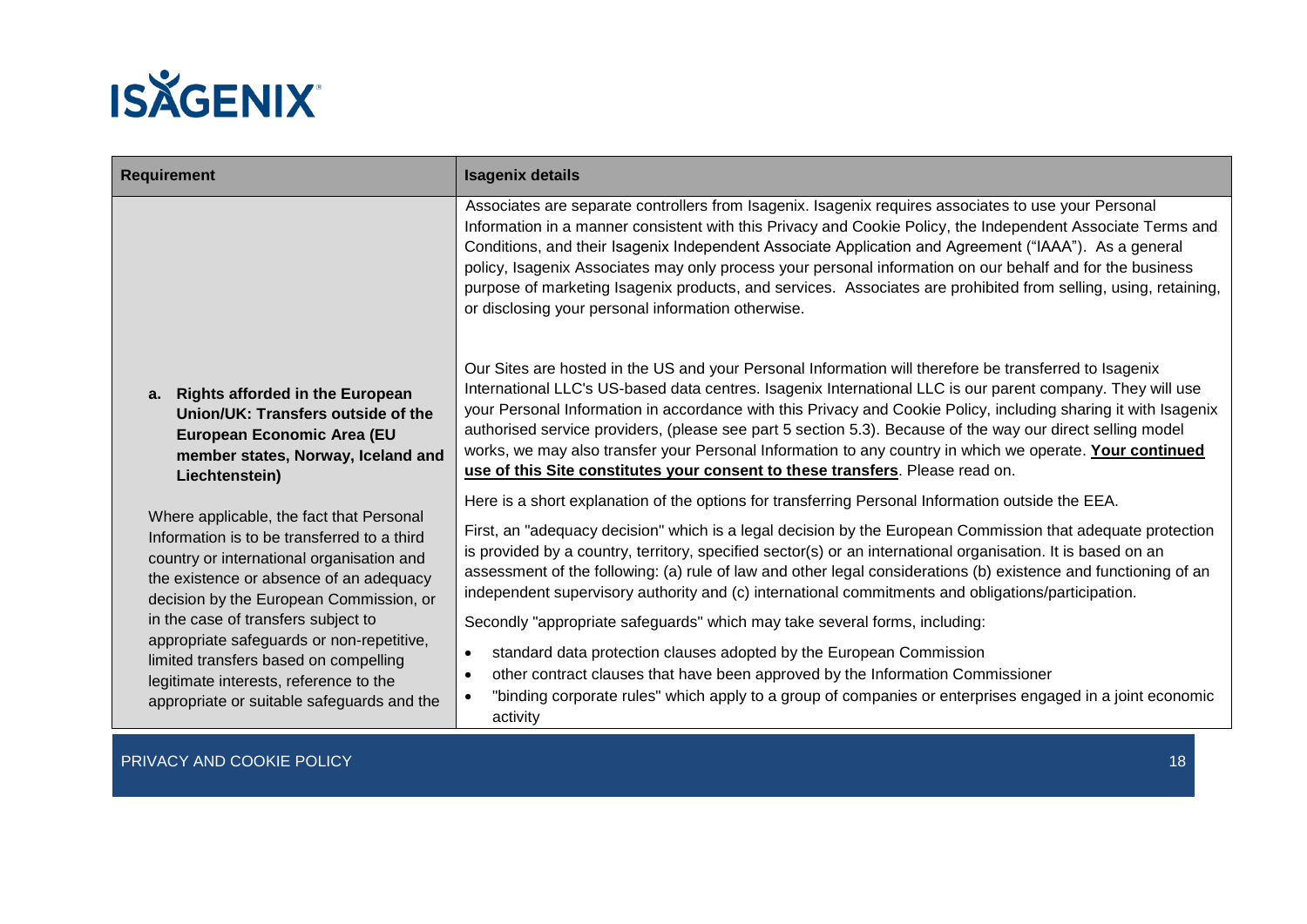

| <b>Requirement</b>                                                                                                                                                   | <b>Isagenix details</b>                                                                                                                                                                                                                                                                                                                                                                                                                                                                                                                                                                                                                                                                                                                                                                                                                                                                                                                                                                                                                                       |  |
|----------------------------------------------------------------------------------------------------------------------------------------------------------------------|---------------------------------------------------------------------------------------------------------------------------------------------------------------------------------------------------------------------------------------------------------------------------------------------------------------------------------------------------------------------------------------------------------------------------------------------------------------------------------------------------------------------------------------------------------------------------------------------------------------------------------------------------------------------------------------------------------------------------------------------------------------------------------------------------------------------------------------------------------------------------------------------------------------------------------------------------------------------------------------------------------------------------------------------------------------|--|
| means by which to obtain a copy of them<br>or where they have been made available.                                                                                   | an approved code of conduct or approved certification mechanism, which binds the organisation in the<br>third country and can be enforced.                                                                                                                                                                                                                                                                                                                                                                                                                                                                                                                                                                                                                                                                                                                                                                                                                                                                                                                    |  |
|                                                                                                                                                                      | As at May 2017 (the original date of this Privacy and Cookie Policy):                                                                                                                                                                                                                                                                                                                                                                                                                                                                                                                                                                                                                                                                                                                                                                                                                                                                                                                                                                                         |  |
|                                                                                                                                                                      | the USA does not have an adequacy decision<br>$\bullet$<br>Isagenix International LLC has not joined the EU-US Privacy Shield, which has an adequacy decision<br>$\bullet$<br>there are no appropriate safeguards in place between us and our parent company or with other group<br>companies in other countries in which we operate (please go to the home page of our Site and click<br>"select language" in the bottom right hand corner for a list)<br>our transfer of your Personal Information is based on an exception (derogation), namely your consent to<br>the transfer. Please note that the absence of an adequacy decision and appropriate safeguards<br>creates possible risks that you will not have the same rights and remedies in respect of the<br>processing of your Personal Information once it is the USA or other non-EEA countries as you<br>would have in the EU.<br>IF YOU PREFER NOT TO HAVE YOUR PERSONAL INFORMATION TRANSFERRED TO THE UNITED<br>STATES OR ANY OTHER COUNTRY IN WHICH WE OPERATE, PLEASE DON'T USE THIS SITE. |  |
|                                                                                                                                                                      | You have rights to make a request to us:                                                                                                                                                                                                                                                                                                                                                                                                                                                                                                                                                                                                                                                                                                                                                                                                                                                                                                                                                                                                                      |  |
| <b>General individual rights</b><br>The existence of the right to request<br>access to and rectification or erasure of<br>Personal Information or restriction of use | for access to your Personal Information<br>for rectification or erasure of your Personal Information (until 25 May 2018, this is only where the Personal<br>Information is inaccurate for the EU, or from the date such right is provided for under the laws of the<br>country of your membership)                                                                                                                                                                                                                                                                                                                                                                                                                                                                                                                                                                                                                                                                                                                                                            |  |
|                                                                                                                                                                      |                                                                                                                                                                                                                                                                                                                                                                                                                                                                                                                                                                                                                                                                                                                                                                                                                                                                                                                                                                                                                                                               |  |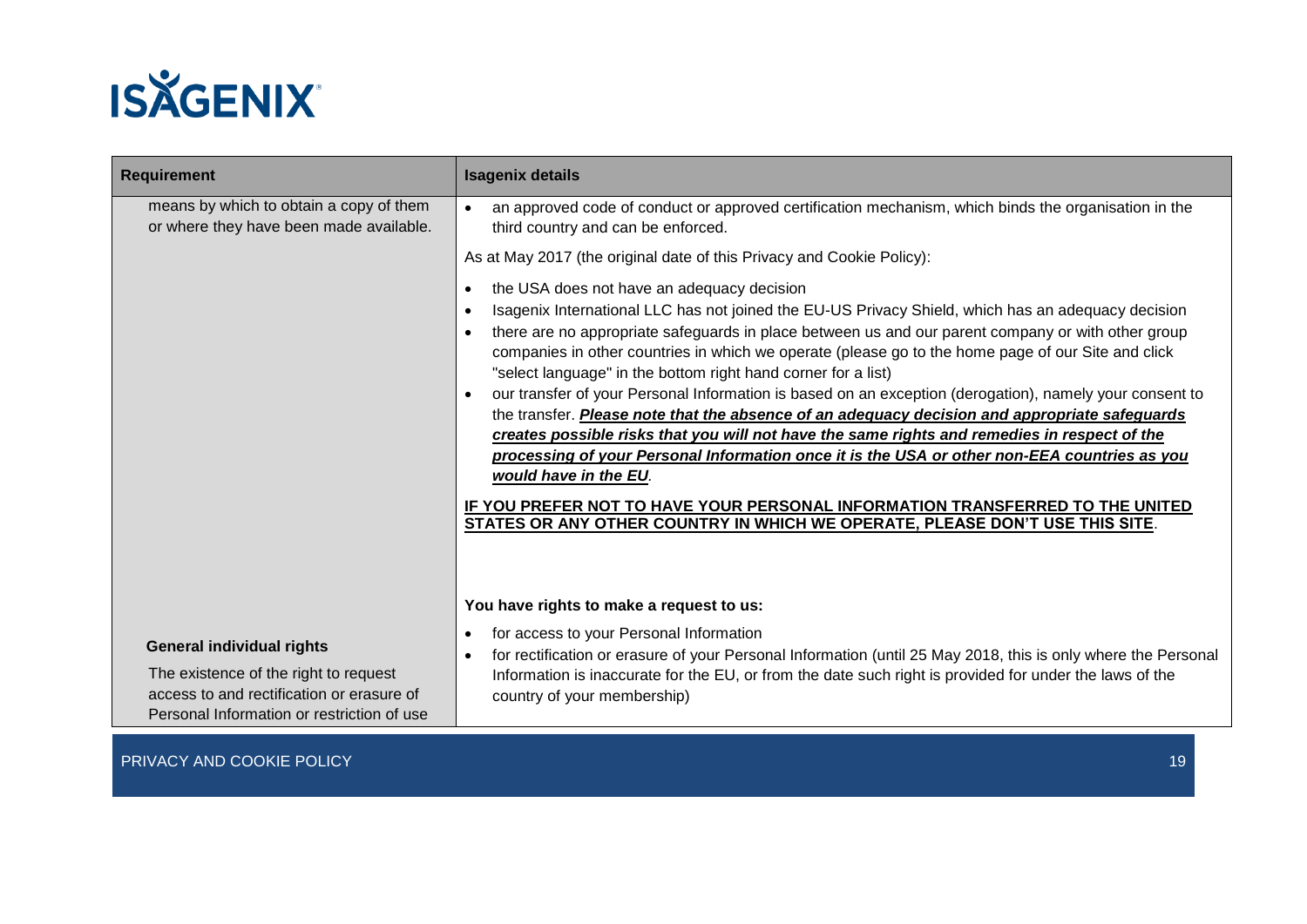

| <b>Requirement</b>                                                                                                                                                                                  | <b>Isagenix details</b>                                                                                                                                                                                                                                                                                                                                                                                                                                                                                                                                                                                                                                                                                                                                                                                                                                                                                                                                                                                                                                                                                                                                                                                                                                |  |
|-----------------------------------------------------------------------------------------------------------------------------------------------------------------------------------------------------|--------------------------------------------------------------------------------------------------------------------------------------------------------------------------------------------------------------------------------------------------------------------------------------------------------------------------------------------------------------------------------------------------------------------------------------------------------------------------------------------------------------------------------------------------------------------------------------------------------------------------------------------------------------------------------------------------------------------------------------------------------------------------------------------------------------------------------------------------------------------------------------------------------------------------------------------------------------------------------------------------------------------------------------------------------------------------------------------------------------------------------------------------------------------------------------------------------------------------------------------------------|--|
| concerning the individual or to object to use<br>as well as the right to data portability                                                                                                           | for restriction of processing concerning you (until 25 May 2018, this is only where the Personal Information<br>is inaccurate for the EU, or from the date such right is provided for under the laws of the country of your<br>membership)<br>to object to our processing which is based on legitimate interests (until 25 May 2018, this is only where the<br>$\bullet$<br>processing is or is likely to cause substantial and unwarranted damage or distress for the EU, or from the<br>date such right is provided for under the laws of the country of your membership)<br>to object to direct marketing (including, from 25 May 2018, to object to related profiling for the EU, or from<br>$\bullet$<br>the date such right is provided for under the laws of the country of your membership)<br>to port data you have provided to us, either to you or to another provider (from 25 May 2018 for the EU, or<br>from the date such right is provided for under the laws of the country of your membership).<br>If you are a member you can access some information yourself. Please see part 4 section 4 below.<br>To exercise your rights, please contact us. Our contact details are in the "Identity and contact details" section<br>a above. |  |
| Withdrawal of consent                                                                                                                                                                               | You have a right to withdraw any consent you give us at any time.                                                                                                                                                                                                                                                                                                                                                                                                                                                                                                                                                                                                                                                                                                                                                                                                                                                                                                                                                                                                                                                                                                                                                                                      |  |
| Where the use is based on consent (for                                                                                                                                                              | This will not affect the legality of our consent-based use before you withdrew consent.                                                                                                                                                                                                                                                                                                                                                                                                                                                                                                                                                                                                                                                                                                                                                                                                                                                                                                                                                                                                                                                                                                                                                                |  |
| ordinary or sensitive Personal Information),<br>the existence of the right to withdraw<br>consent at any time, without affecting the<br>lawfulness of use based on consent before<br>its withdrawal | To exercise your right to withdraw, please contact us. Our contact details are in the "Identity and contact<br>details" section above.                                                                                                                                                                                                                                                                                                                                                                                                                                                                                                                                                                                                                                                                                                                                                                                                                                                                                                                                                                                                                                                                                                                 |  |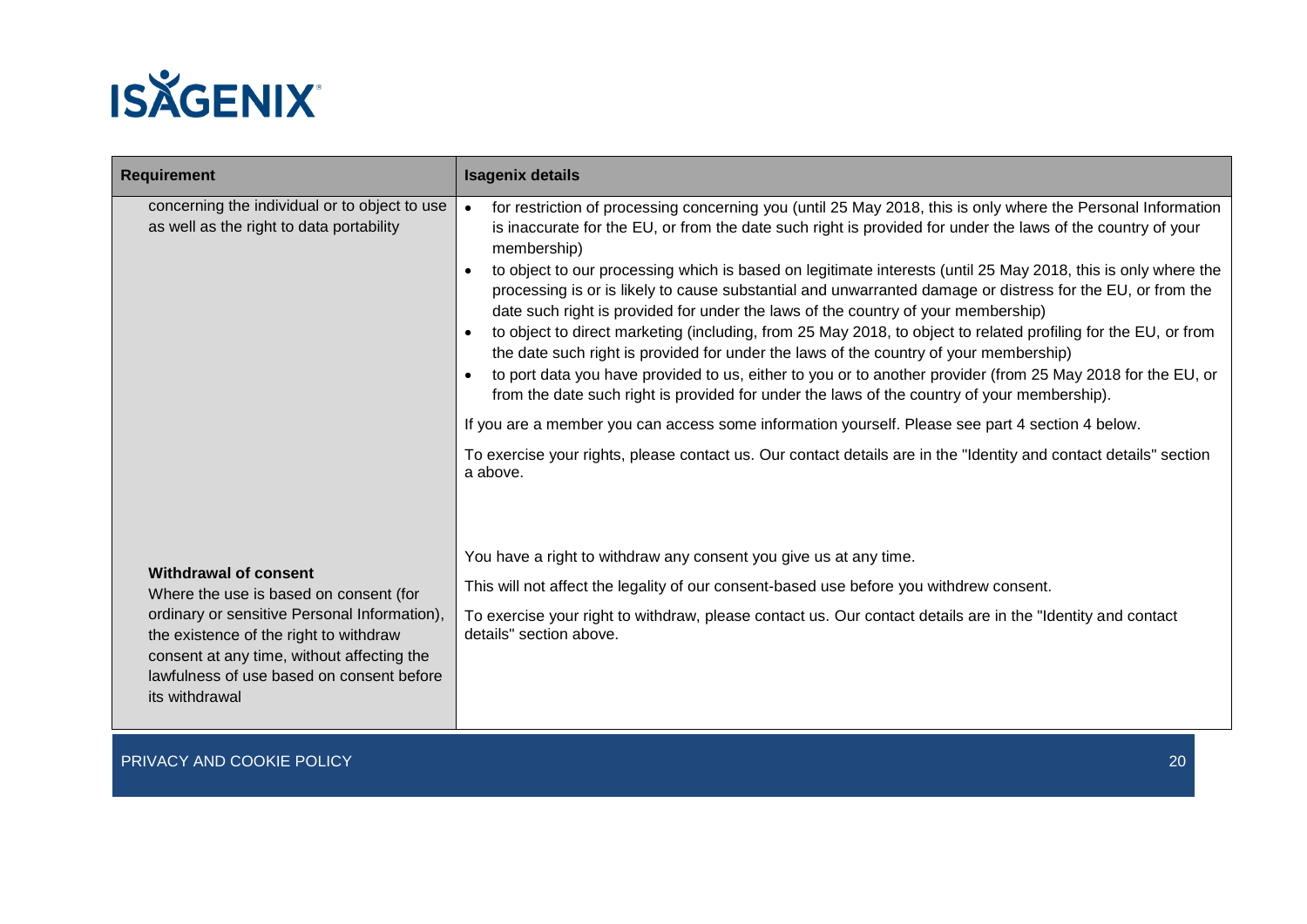

| <b>Requirement</b>                                                                                         | <b>Isagenix details</b>                                                                                                                                                                                                                                                                                                                                                                                                           |  |
|------------------------------------------------------------------------------------------------------------|-----------------------------------------------------------------------------------------------------------------------------------------------------------------------------------------------------------------------------------------------------------------------------------------------------------------------------------------------------------------------------------------------------------------------------------|--|
| Data protection officer and queries<br>Contact details of the data protection<br>officer, where applicable | We do not have a data protection officer.<br>If you have any questions, have a complaint, or wish to send us comments about this Privacy and Cookie<br>Policy, e-mail, call or write to us. We will investigate your complaint, and use reasonable efforts to respond to<br>you as soon as possible.<br>Our contact details are in the "Identity and contact details" section below.                                              |  |
|                                                                                                            | Until 25 May 2018, we will be entered in the Information Commissioner's register of data controllers with<br>registration number ZA189082.<br>If you have any questions, have a complaint, or wish to send us comments about this Privacy and Cookie<br>Policy, contact us at the information provided below that applies to your country of membership. We will use<br>reasonable efforts to respond to you as soon as possible. |  |
| <b>Complaints</b><br>The right to lodge a complaint with a<br>supervisory authority                        | You have a right to complain to the Information Commissioner, whose contact details are:<br>Information Commissioner's Office<br><b>Wycliffe House</b><br><b>Water Lane</b><br>Wilmslow<br>Cheshire<br>SK9 5AF<br>England<br>Telephone: 0303 123 1113 (local rate) or 01625 545 745 (national rate).                                                                                                                              |  |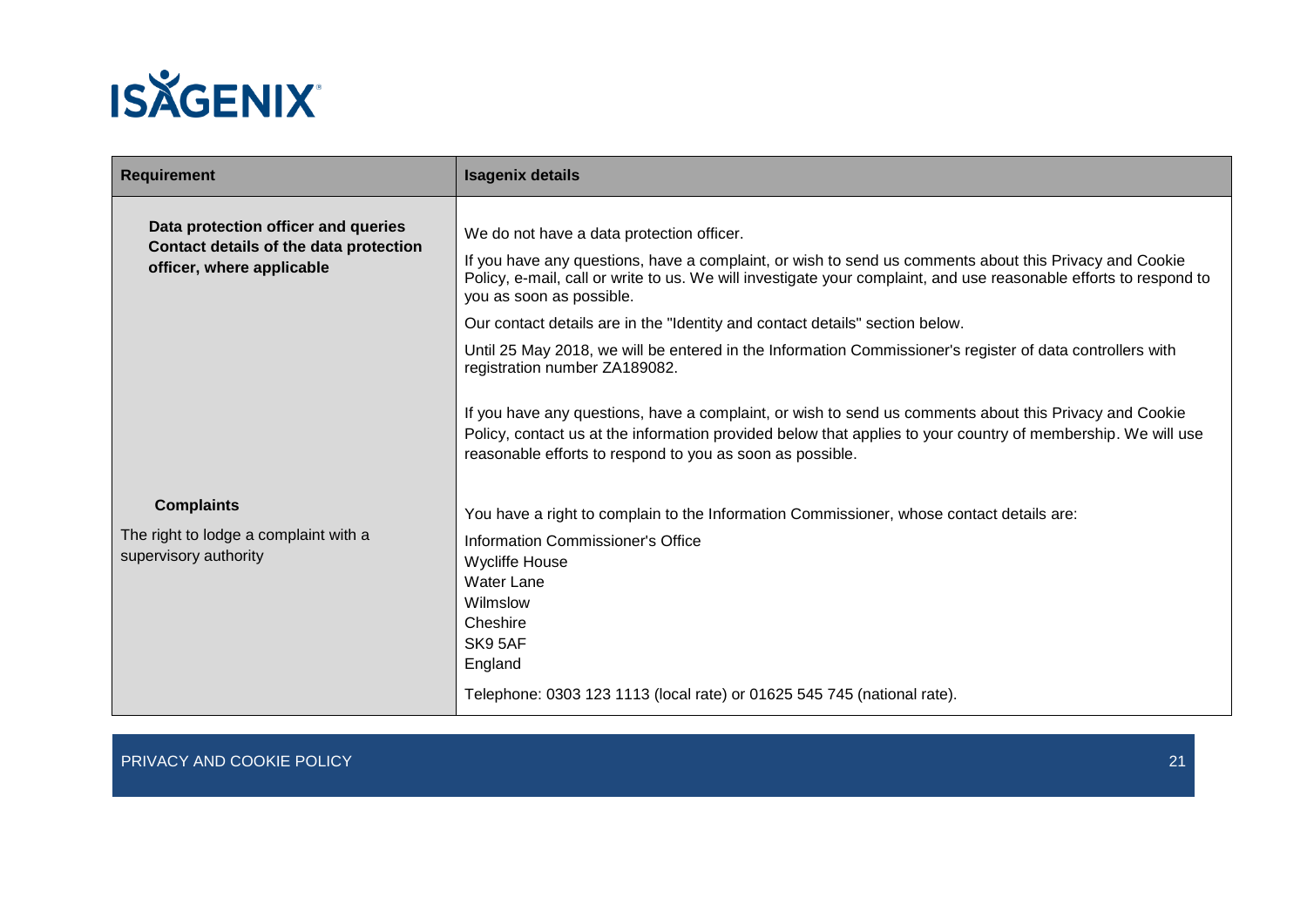

| <b>Requirement</b>                    | <b>Isagenix details</b>                                                                                                                                                                                                                                                                                                                                                                                                                        |  |
|---------------------------------------|------------------------------------------------------------------------------------------------------------------------------------------------------------------------------------------------------------------------------------------------------------------------------------------------------------------------------------------------------------------------------------------------------------------------------------------------|--|
|                                       | Website: https://ico.org.uk which sets out email addresses and an email form.                                                                                                                                                                                                                                                                                                                                                                  |  |
| <b>Rights afforded in California:</b> | If you are a California resident and consumer, and as of January 1, 2020, you have certain rights to make a<br>request to us:                                                                                                                                                                                                                                                                                                                  |  |
|                                       | for disclosure and delivery of a copy of the categories and specific pieces of Personal Information we<br>have collected about you, including the sources of the Personal Information, the business or<br>commercial purpose for collecting the Personal Information, the categories of Personal Information we<br>have disclosed for a business purpose, the categories of third parties with whom we share it; and/or                        |  |
|                                       | for deletion of your Personal Information, subject to certain exceptions.                                                                                                                                                                                                                                                                                                                                                                      |  |
|                                       | To make any of these requests, please contact us at privacy@isagenixcorp.com or toll-free at 877-877-8111.<br>For your protection, we may need to verify your identity before fulfilling your request. Requests for disclosure<br>and copies of personal information are limited to twice in a 12-month period. We may not and will not<br>discriminate against any California resident and consumer because you exercise any of these rights. |  |
|                                       | See sections 4 & 5 below for categories of Personal Information Isagenix;                                                                                                                                                                                                                                                                                                                                                                      |  |
|                                       | collects about consumers; and<br>may disclose about consumers for a business purpose                                                                                                                                                                                                                                                                                                                                                           |  |
|                                       | We do not sell personal information that we have collected. We have not sold consumers' personal information<br>in the preceding 12 months.                                                                                                                                                                                                                                                                                                    |  |
|                                       | Subject to certain limits under California Civil Code § 1798.83, if you are a California resident, you may make<br>a request to us:                                                                                                                                                                                                                                                                                                            |  |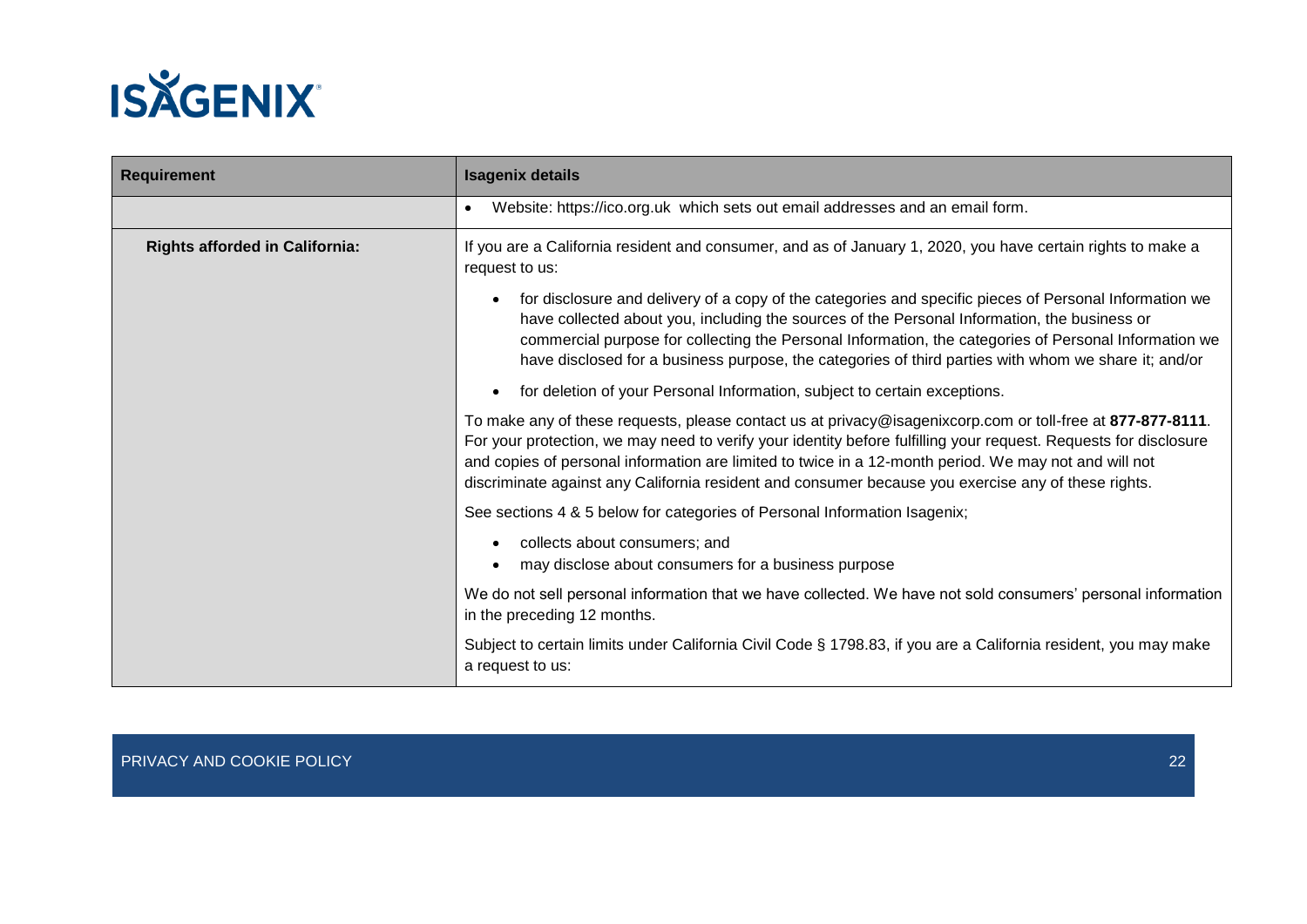

| Requirement                                             | <b>Isagenix details</b>                                                                                                                                                                                                                                                                                                                                                                                                                                                                                                                                                                                                                         |  |
|---------------------------------------------------------|-------------------------------------------------------------------------------------------------------------------------------------------------------------------------------------------------------------------------------------------------------------------------------------------------------------------------------------------------------------------------------------------------------------------------------------------------------------------------------------------------------------------------------------------------------------------------------------------------------------------------------------------------|--|
|                                                         | for a list of certain categories of Personal Information that we have disclosed to third parties for their<br>direct marketing purposes during the immediately preceding calendar year and for the identity of<br>those third parties; and/or<br>not to share your Personal Information with third parties for their direct marketing purposes.<br>$\bullet$                                                                                                                                                                                                                                                                                    |  |
|                                                         |                                                                                                                                                                                                                                                                                                                                                                                                                                                                                                                                                                                                                                                 |  |
| <b>Rights afforded in Australia and New</b><br>Zealand: | For Australian and New Zealand members: This Privacy and Cookie Policy recognises its responsibilities in<br>relation to the collection, use and disclosure of personal data under the Privacy Act 1988. In this regard,<br>personal data (as defined under the Act) will be collected only for the lawful and relevant purposes noted<br>within this policy and all practicable steps will be taken to ensure that personal data held by Isagenix is<br>accurate, and to avoid unauthorised or accidental access or other use.                                                                                                                 |  |
|                                                         | Access and Corrections to your Personal Information:                                                                                                                                                                                                                                                                                                                                                                                                                                                                                                                                                                                            |  |
|                                                         | You are entitled to request access to or the correction of the Personal Information we may collect and/or hold<br>about you.                                                                                                                                                                                                                                                                                                                                                                                                                                                                                                                    |  |
|                                                         | We take such steps as are reasonable in the circumstances to ensure that your Personal Information is<br>accurate, complete and up to date. This includes correcting Personal Information we identify as being incorrect<br>or where you are able to demonstrate that the Personal Information we hold about you is incorrect.                                                                                                                                                                                                                                                                                                                  |  |
|                                                         | If at any time, you wish to access your Personal Information, or you find that the Personal Information we hold<br>about you is inaccurate, incomplete, out-of-date, irrelevant or misleading, please contact us. Our contact<br>details are in the "Identity and contact details" section a above. If we fail to respond to a request within a<br>reasonable period of receiving it in writing, or if you are dissatisfied with the response that you receive from us,<br>you may lodge a complaint with the Office of the Australian Information Commissioner ("OAIC"). Details of how<br>to contact the OAIC are located at www.oaic.gov.au. |  |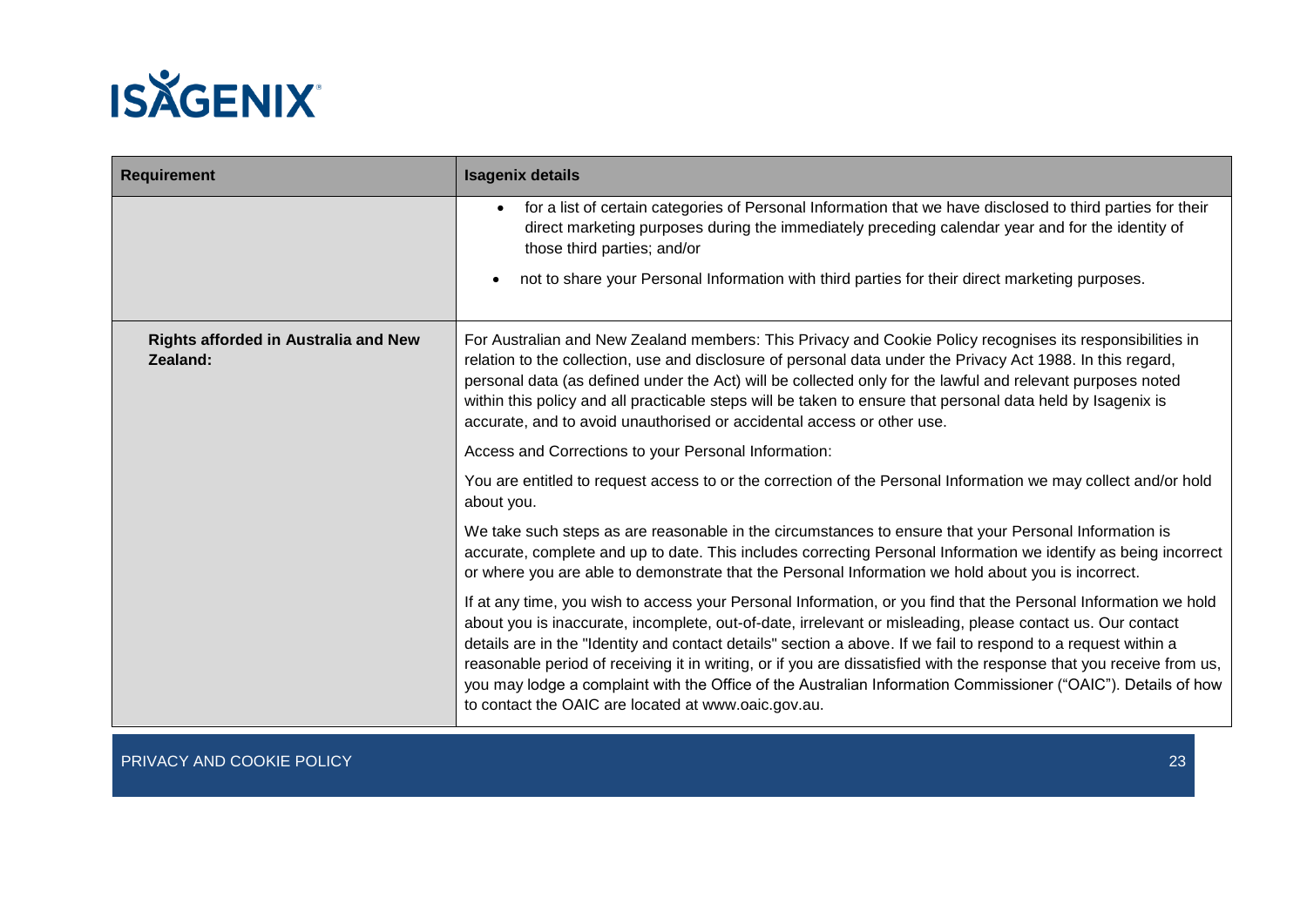

| Requirement                      | <b>Isagenix details</b>                                                                                                                                                                                                                                                                                                                                                                                                                           |
|----------------------------------|---------------------------------------------------------------------------------------------------------------------------------------------------------------------------------------------------------------------------------------------------------------------------------------------------------------------------------------------------------------------------------------------------------------------------------------------------|
| <b>Rights afforded in Mexico</b> | For members in Mexico: This Privacy and Cookie Policy, is provided for the knowledge of our Isagenix<br>members or those interested in the business opportunity in Isagenix in accordance with the provisions of the<br>Federal Law on Protection of Personal Data Held by Individuals, and in compliance with the obligation of<br>Isagenix México, to protect Personal Data of the individuals with whom you establish a business relationship. |

## **Part 4. Personal Information we collect**

Here are some further details of the Personal Information we collect (directly or indirectly).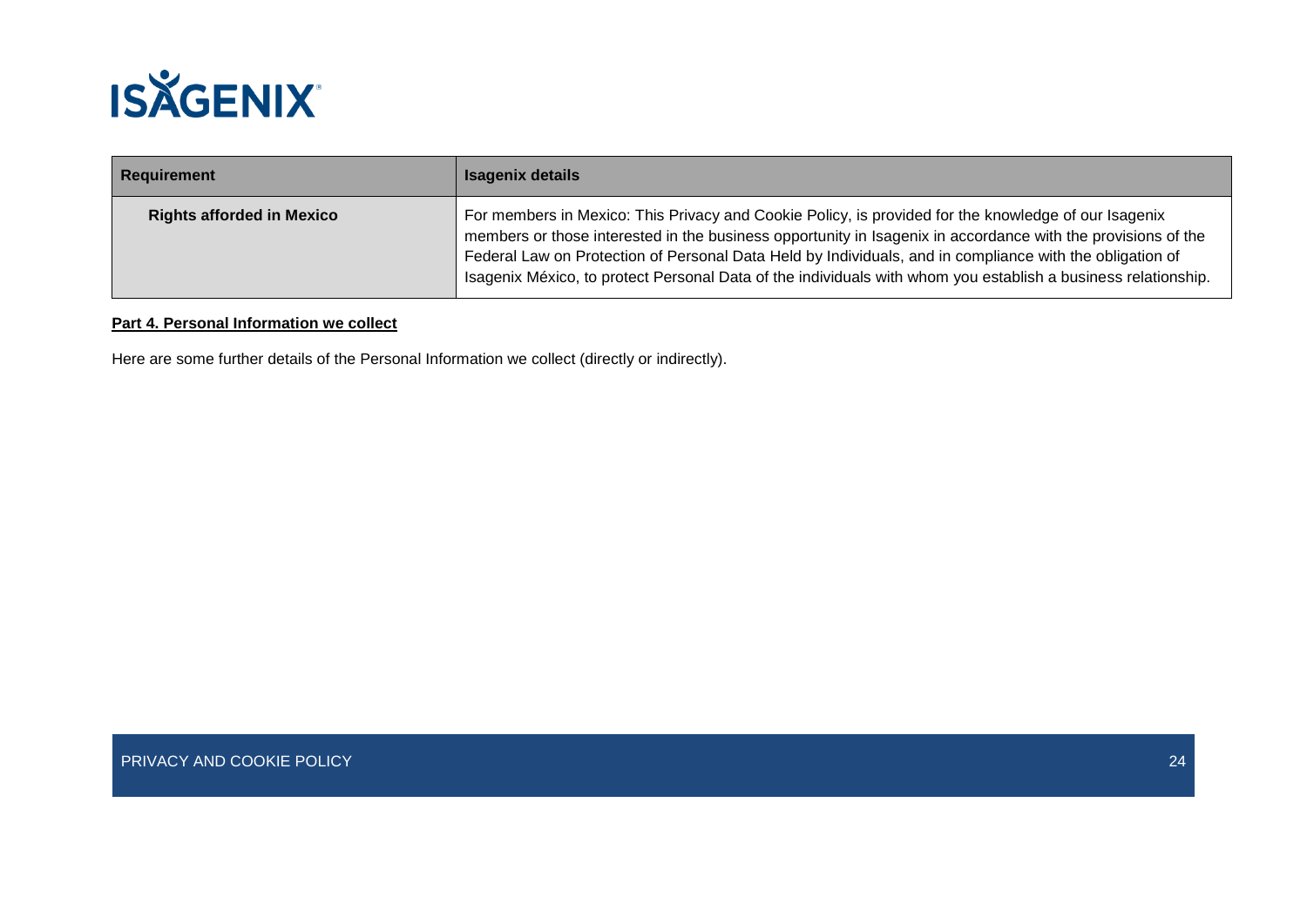

**a. Information collected directly – Whether the provision of Personal Information is a statutory or contractual requirement, or a requirement necessary to enter into a contract, as well as whether the individual is obliged to provide the Personal Information and of the possible consequences of failure to provide that information:**

Photos and biometric data will be collected if an associate or preferred customer joins an "IsaBody" challenge. This is a necessary requirement of participation in the challenge.

To ensure we act responsibly, an ID verification check is required if you apply to be a member.

To buy products and services from us, and enable us to fulfil your order, you must provide certain Personal Information to us.

## **b .Personal Information collected indirectly – categories**

**We collect the following categories of Personal Information indirectly (i.e. from third parties):**

• updated delivery and address information from our carriers or other third parties which we use to correct our records and deliver your next purchase or communication more easily

• account information, purchase or redemption information and page-view information from some merchants with whom we operate co-branded businesses or for whom we provide technical, fulfilment, advertising or other services

• search results and links, including paid listings (such as sponsored links)

• information from credit reference agencies, which we use to help prevent and detect fraud (by verifying identity)

• registration details from a family member (e.g. a spouse) who enrolls you as an associate (if you do this yourself, please make sure you have the other person's prior consent)

• your name, address and phone number, if a member sends you one of our products (e.g. as a gift).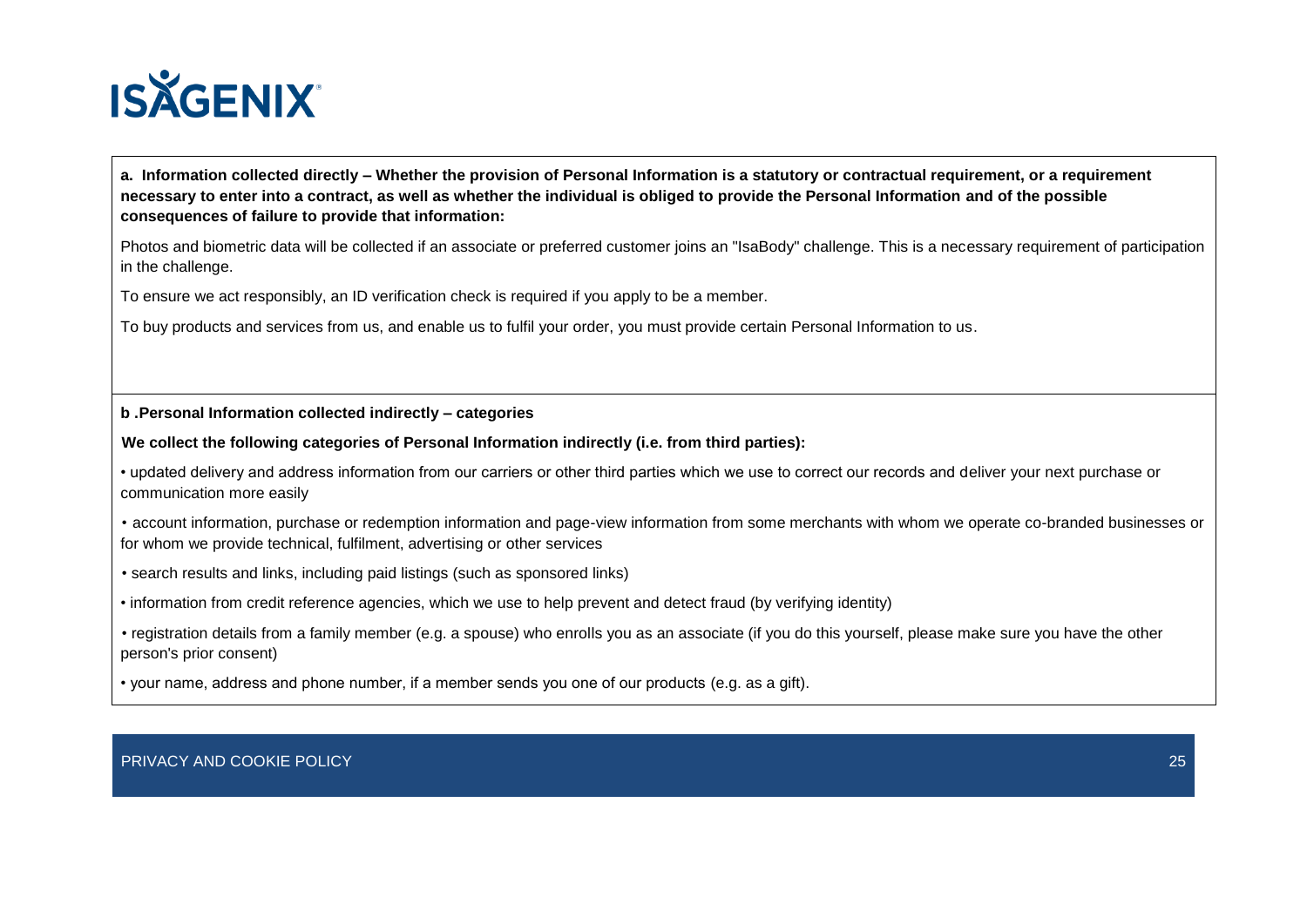

## **c. Information we collect automatically on all website visitors**

- the Internet protocol (IP) address used to connect your computer/mobile device to the Internet
- login, e-mail address, password (if you are enrolled/registered)
- computer and connection information such as
	- o browser type and version
	- o time zone setting
	- o browser plug-in types and versions
	- o operating system
	- o the full Uniform Resource Locators (URL) clickstream to, through and from our Site (including date and time)
	- o cookie number
	- o products you viewed or searched for
	- o any phone number used to call our customer service number.
- browser data such as
	- o cookies (please see part 6)
	- o Flash cookies (also known as Flash Local Shared Objects), or similar data on certain parts of our Site to support fraud prevention and other purposes, such as to gauge viewing patterns of videos on our Sites.
- session information collected via software tools such as JavaScript including
	- o page response times
	- o download errors
	- o length of visits to certain pages
	- o page interaction information (such as scrolling, clicks, and mouse-overs), and
	- o methods used to browse away from the page.
- technical information to help us identify your device for fraud prevention and diagnostic purposes.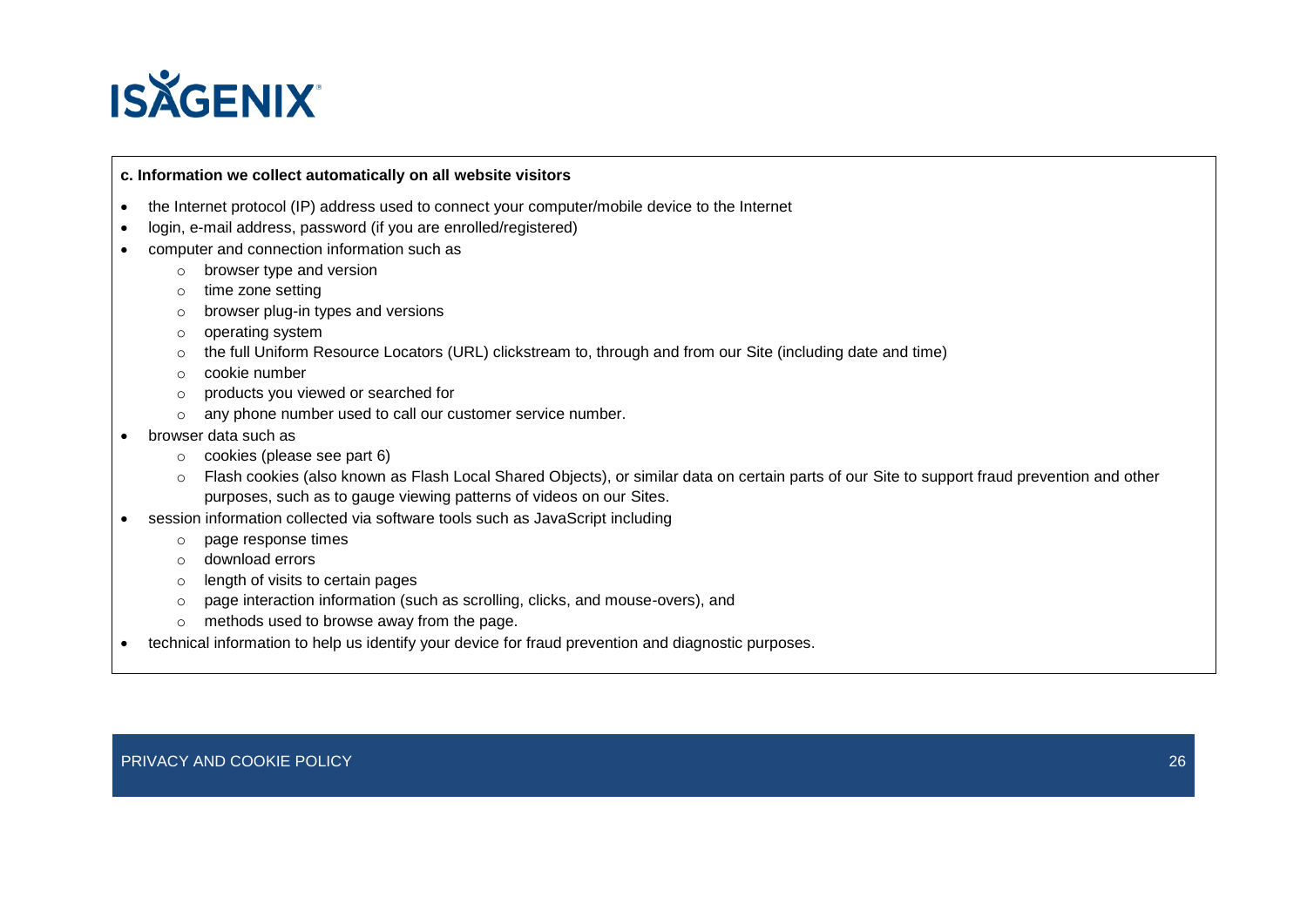

## **d. Information we collect on users of our mobile apps**

We collect the same information as we do for website visitors, but focused on technologies associated with mobile devices including location services provided by mobile devices if enabled. For further details please see part 5 section 5.1.2.

## **e. Information we collect on customers, associates and clients (members)**

As well as your name, postal or billing address, e-mail address and telephone or mobile number, we will collect your purchase history, which we sometimes aggregate with similar information from other members to create features such as Best Sellers. For example, as a member you provide information when you: search for a product; place an order through an associate's Site or through one of our third-party partners; provide information in My Account (you might have more than one if you used more than one e-mail address when shopping with us), post, participate in a contest or questionnaire or communicate with customer services. As a result of those actions, you might supply us with information such as: name; address and phone number; credit card information (please note that we use a tokenizer to store the credit information; we do not store credit card details); people to whom purchases have been dispatched (including addresses and phone numbers); people (with addresses and phone numbers) personal description and photograph if participating in the IsaBody Challenge, and financial information as needed to conduct business (e.g. VAT ID).

We also collect information from other sources (please see part 2, section m above), including in connection with offering joint or co-branded products and services (please see part 2, section e above).

#### **f. Information we have that you can access too if you are a member**

Examples of information a member can access include: up-to-date information regarding recent orders; personally identifiable information (including name, email, password, communications and personalised advertising preferences, address book); payment settings (including credit-card information and gift voucher, gift card and cheque balances); e-mail notification settings (including Product Availability Alerts, Delivers, Special Occasion Reminders, and newsletters); recommendations (including Recommended for You and Improve Your Recommendations).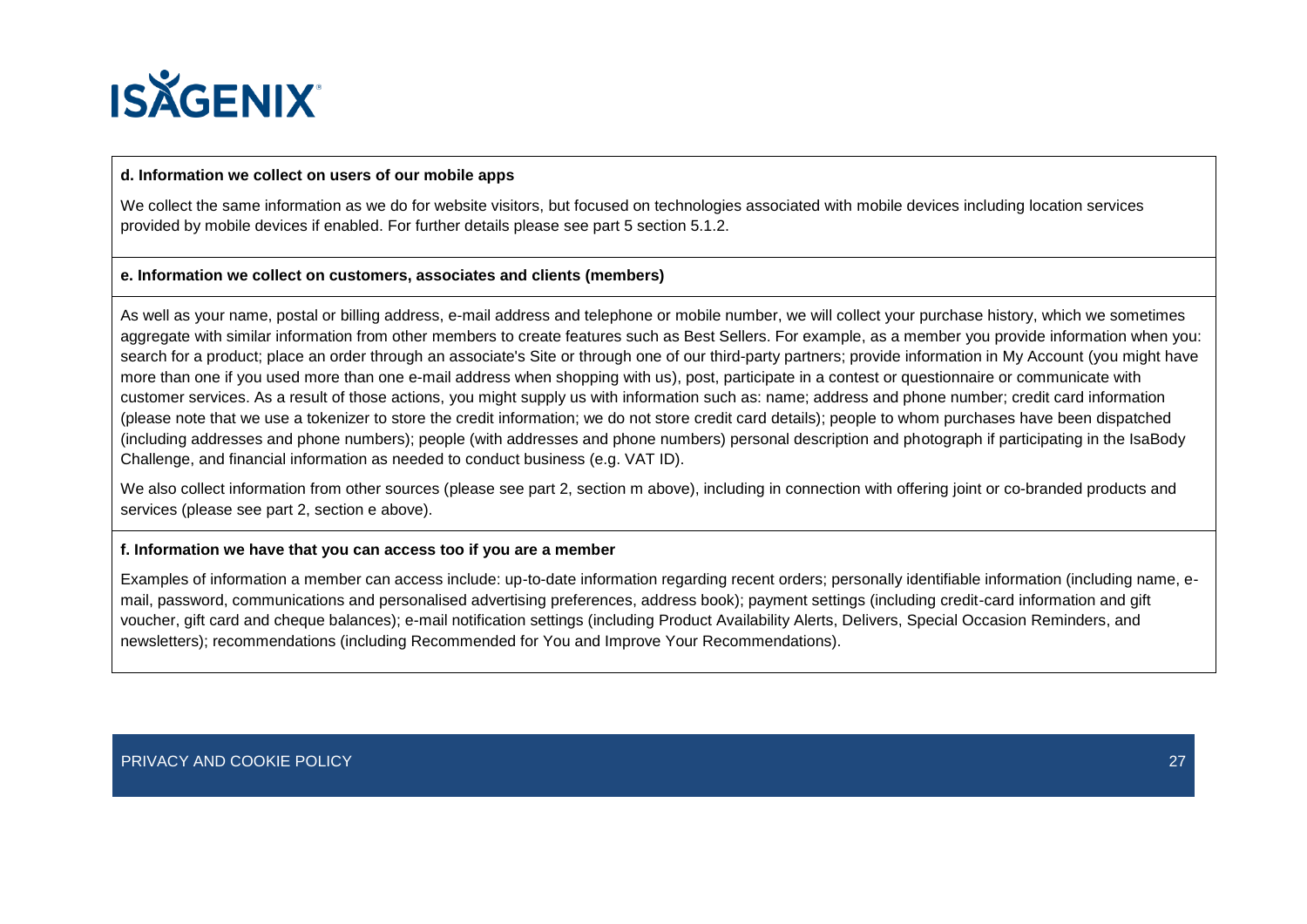

## **g. Sensitive (special categories of) Personal Information**

Photos and biometric data (for example before and after photos) will be collected if an associate or preferred customer joins an "IsaBody challenge".

## **h. The sources of the Personal Information we collect indirectly are:**

- our carriers or other third parties (updated delivery and address information)
- merchants with which we operate co-branded businesses or for which we provide technical, fulfilment, advertising or other services (account information, purchase or redemption information and page-view information)
- search engine providers (search results and links, including paid listings (such as sponsored links))
- credit reference agencies (ID validation information)
- family members (where a family member enrolls an associate)

members (e.g. where a member sends our products to a friend or family member as a gift).

## **i. Automated decision-making**

We undertake data analytics on purchases, downline and members to understand how we can improve our business model to enhance a member's interaction with us. We also use web analytics on our Sites which affects website visitors (please see part 6).

We do not base profiling on special categories of Personal Information, that is Personal Information revealing racial or ethnic origin, political opinions, religious or philosophical beliefs, or trade union membership, and the processing of genetic data, biometric data for the purpose of uniquely identifying a natural person, data concerning health or data concerning a natural person's sex life or sexual orientation.

Meaningful information about the logic involved: we use certain categories of Personal Information described in part 4 (namely the Personal Information listed in sections 1 – website visitors; 2 – mobile users; 3 - members), to create a profile. The source of this Personal Information is you or other sources (see section m (sources)). This Personal Information is directly relevant to improving our business model as set out above.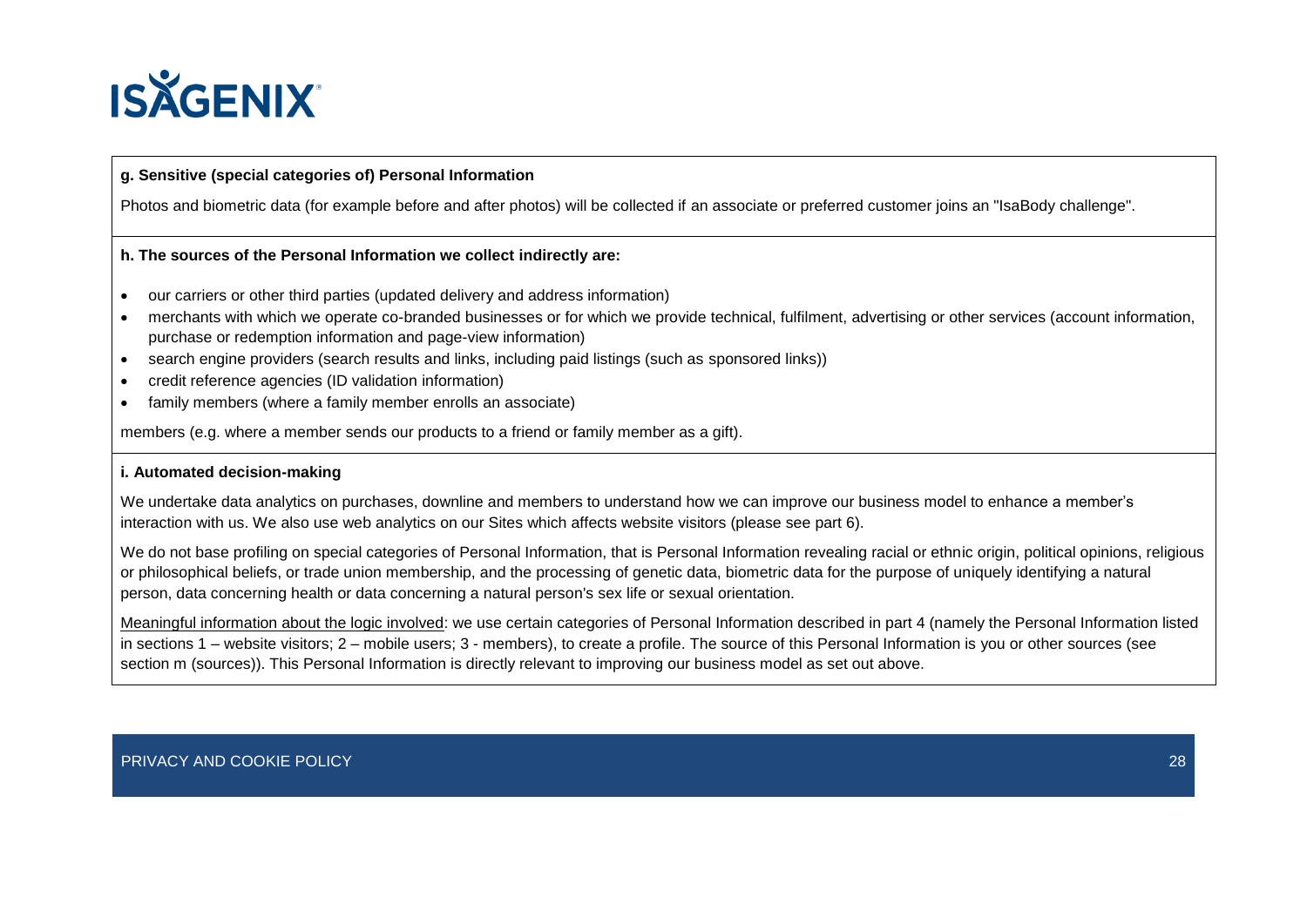

Significance and envisaged consequences for you: as a result of data analytics, you may see different recommendations depending on your purchases and browsing or a new feature on the Site; data analytics also helps keep you and other members safe from fraudulent activity.

### **j.Storage period**

The period for which the Personal Information will be stored, or if that is not possible, the criteria used to determine that period. The period for which we will store Personal Information is based on our need to fulfil our legitimate business needs, comply with applicable law, resolve disputes, and enforce our agreements.

## **Part 4. Further details of our collection, use and sharing of Personal Information**

#### a. What types of Personal Information do we collect about our online visitors?

#### Information you provide.

We generally collect only Personal Information you voluntarily provide to us or which is collected through cookies or similar technologies (please see section 5.2 of this part 5 below and part 6). For some secure areas of our Site, however, we require you to provide Personal Information when you use specific features. For example, we collect Personal Information from you when you:

- Ask to register for an account with us
- Sign up for newsletters
- Buy our products at one of our Sites
- Participate in promotions or surveys
- Submit comments, reviews, or other user-generated content
- Connect or interact with us through social networks (e.g., Facebook, Google+, Twitter), and
- Request customer or technical support.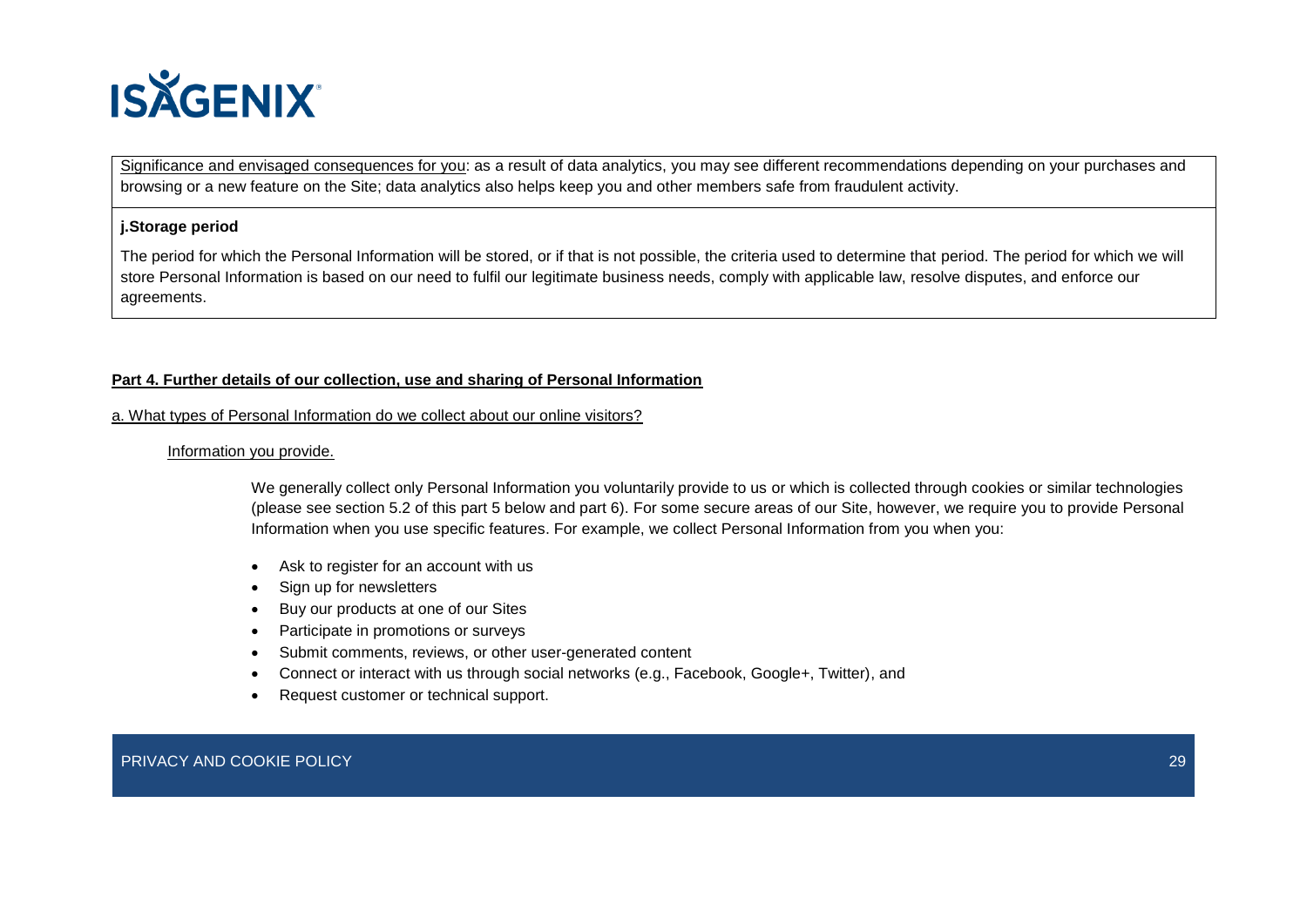

This Personal Information, for example, may include your:

- Name
- Postal or billing address
- E-mail address
- Telephone or mobile number
- Payment card information
- Location via IP address
- Device being used (for our mobile site), and
- Previous shopping history with Isagenix.

(Please see part 4 above for details of the categories of Personal Information we collect.)

If you can't or choose not to provide us with the Personal Information we reasonably require, we may be unable to provide you with the information or products you have requested.

#### Information collected through technology.

We also obtain information in other ways through technology. Some of this information may be linked to you personally. This information helps our Sites function correctly and supports the work we do to understand the needs of our customers.

**Device Information.** Depending on the permissions you've granted, we may receive information about your location and your mobile device when you download or use our apps, including a unique identifier for your device. We may use this information to provide you with location-based services, such as advertising, and other personalised content. Examples of the device information we collect include:

- Attributes such as the operating system, hardware version, device settings, file and software names and types, battery and signal strength, and device identifiers
- Device locations, including specific geographic locations, based on information we are provided through Apple and Android APIs for location services and country identifier, and

PRIVACY AND COOKIE POLICY AND ANNOUNCED AT A CONTROL CONTROL CONTROL CONTROL CONTROL CONTROL CONTROL CONTROL CO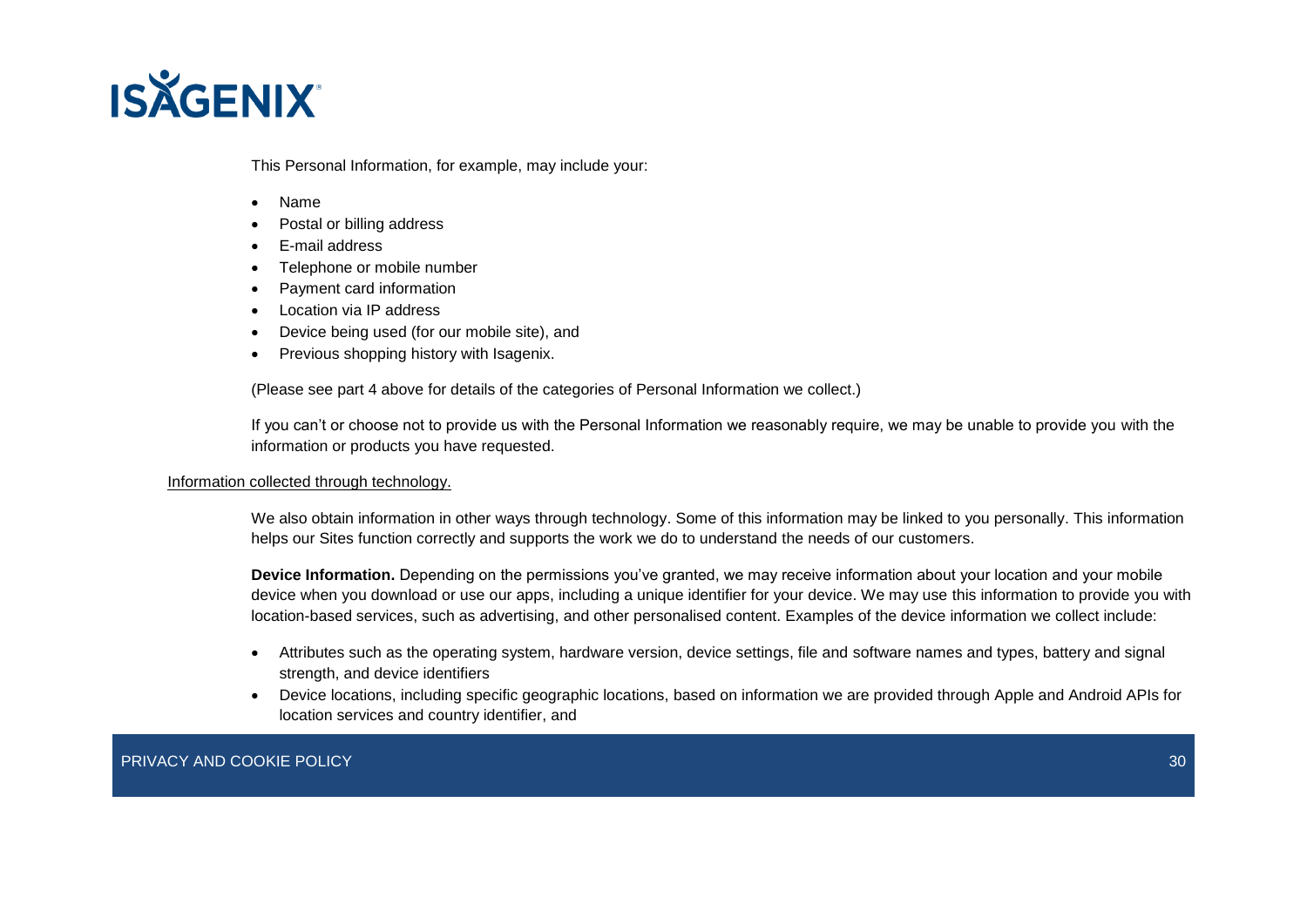

• Connection information such as the name of your mobile operator or ISP, browser type, language and time zone, mobile phone number and IP address.

Most mobile devices allow you to turn off location services, and we encourage you to contact your device manufacturer for detailed instructions on how to do that.

**Payment Information.** We use a third-party payment service to process payments made by credit and debit cards. When you reach the checkout stage of our ordering process, the credit/debit card details you provided are securely passed directly to our service provider to authorize the transaction with your bank or credit card company, your Personal Information will be collected by such third party and not by us, and will be subject to the third party's privacy policy, rather than this Privacy Policy. We have no control over, and are not responsible for this third party's collection, use, and disclosure of your Personal Information.

#### Do we advertise online?

We advertise in a number of ways, including online through managed social media presences, and on other unaffiliated sites and mobile applications. To understand how our advertising campaigns are performing, we may collect certain information via our Sites through our advertising service providers. We or our suppliers use several common online tracking tools to collect this information, such as browser cookies, web beacons and other, similar technologies. The information we collect includes IP addresses, the number of page visits, pages viewed via our Sites, search engine referrals, browsing activities over time and across other websites following your visit to one of our Sites or applications, and responses to advertisements and promotions on the websites and applications where we advertise.

We also use certain information to:

- Present tailored ads, including banner ads and splash ads that appear as you log-in or off of your online accounts via our Sites
- Identify new visitors to our Sites
- Recognise returning visitors
- Advertise on other websites and mobile applications not affiliated with us
- Analyse the effectiveness of our advertisements
- Better understand our audience, customers, or other Site visitors, and
- Determine whether you might be interested in new products or services.

## PRIVACY AND COOKIE POLICY **31 AND 2008** 12 AND 2008 12 AND 2012 12:00 2012 12:00 2013 12:00 2014 12:00 2014 12:00 31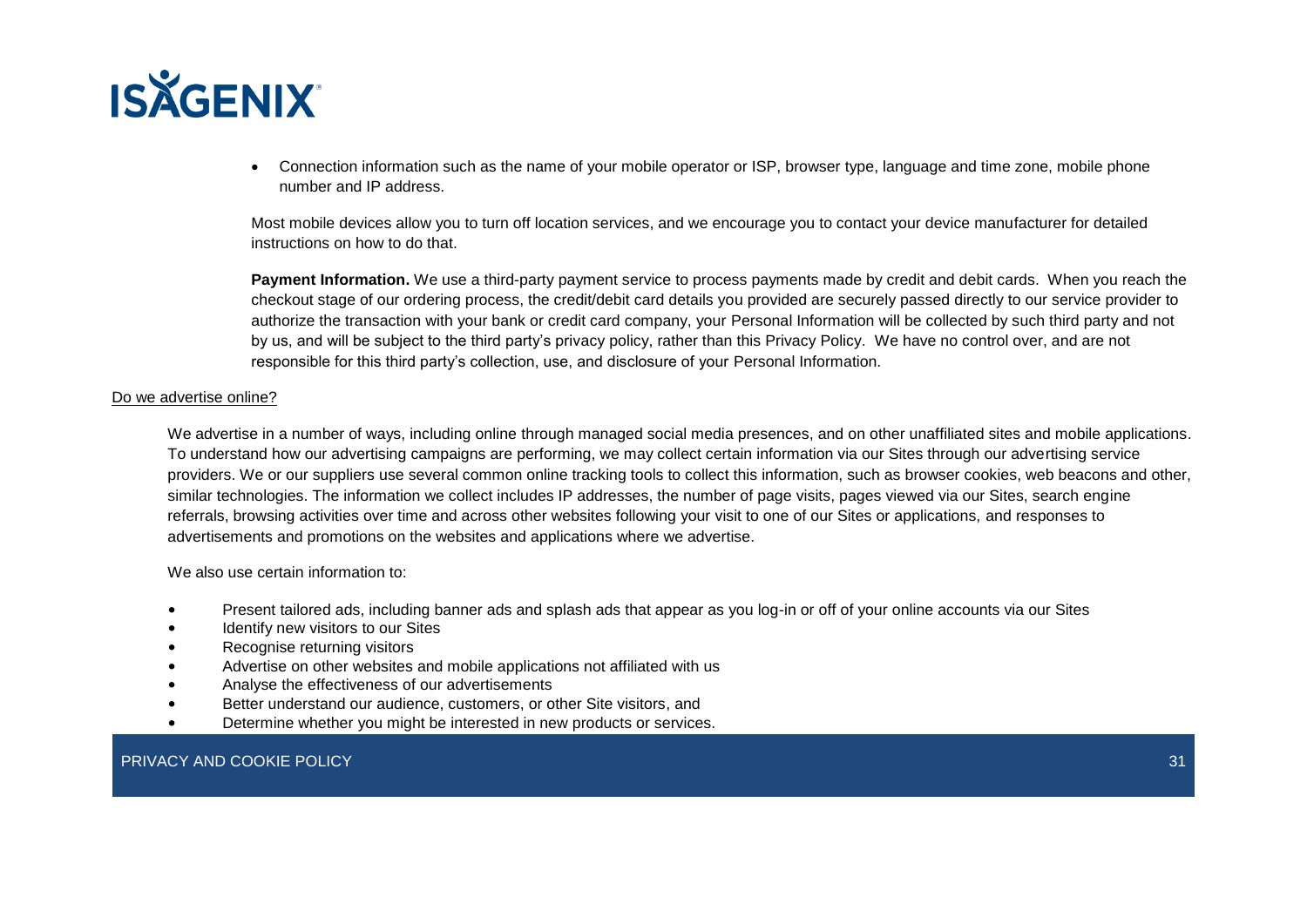

**Controlling our tracking tools.** Your browser may give you the ability to control cookies. How you do so, however, depends on your browser and the type of cookie. Certain browsers can be set to reject all browser cookies. If you configure your computer to block all cookies, you may disrupt certain web page features, and limit the functionality we can provide when you visit or use our Sites. If you block or delete cookies, not all of the tracking that we have described in this section will stop and our Site may stop working in part or completely. Some browsers have a "**Do Not Track**" feature that lets you tell websites that you do not want to have your online activities tracked. These browser features are still not uniform, so we are not currently set up to respond to those signals.

For more information about our ad service provider and its cookies, including information about how to opt out of these technologies, you may visit www.aboutads.info/choices. In addition, users may prevent Google's collection of data generated by your use of the Sites (including your IP address) by downloading and installing a Browser Plugin available at https://tools.google.com/dlpage/gaoptout?hl=en. Please also see part 6 (cookies) for further information.

### How we use and share your Personal Information?

**Isagenix business activities**. We use your Personal Information to:

- Respond to your questions, complaints, or reviews of our product or services
- Administer contests, promotions, or surveys
- Send you communications about online transactions, product information, ads and promotions, electronic newsletters, or other notices or offers tailored to you
- Enable our advertisers to provide you with more personalised content, and track the effectiveness of certain advertising campaigns
- Comply with applicable law, obey judicial orders, cooperate with law enforcement authorities, or prevent any suspected illegal activities
- Help us run our business, or
- For any other everyday business purposes, such as product development and Site administration.

**Authorised service providers.** We use other companies and individuals to perform certain functions on our behalf. Those functions include payment card processors, delivery, call-centre support, analysing or hosting data on cloud-based servers, and other companies that help us improve our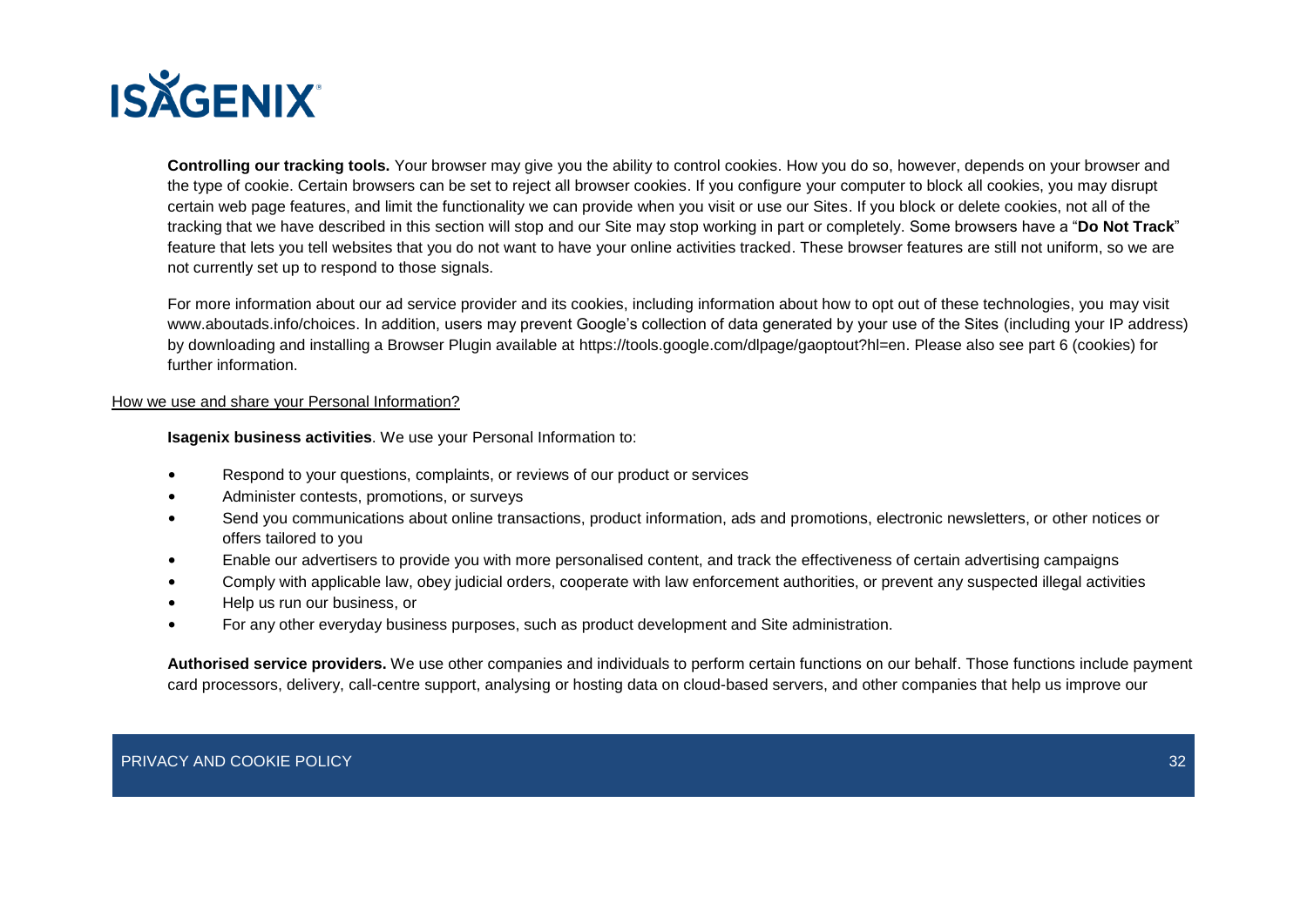

products and services. We may disclose your Personal Information to these companies and other individuals performing services on our behalf in the UK, in the United States and in Mexico or in any other country in which we operate.

As authorised service providers, these entities will only process your Personal Information on behalf of Isagenix and in accordance with the business purpose as agreed upon with Isagenix. These authorised service providers are prohibited from selling, retaining, using, or disclosing your Personal Information.

**Sale of the businesses.** If we sell all or part of our business, Personal Information may be transferred to the buyer in connection with that transaction. We will use reasonable efforts to include contractual provisions that require the buyer to treat your Personal Information as set out in this Privacy and Cookie Policy.

**Other disclosures.** We may otherwise disclose Personal Information as permitted or required by law, when we believe in good faith it is necessary for safety purposes, required for legal reporting, or to protect our legal rights or enforce our Terms of Use or any applicable rules, or to protect the rights of others. We may also disclose Personal Information to our auditors, legal advisers, or to respond to a court order. We may also aggregate information that we gather about you (e.g., online sales, traffic patterns) and provide these statistics to others in aggregate form.

#### What choices do you have about the collection, use, and sharing of your Personal Information?

If you signed up to receive newsletters or other marketing communications from us, you can opt-out any time by clicking the unsubscribe link at the bottom of the message. You can also log-in to your account to opt-out and update your marketing preferences at any time. Even after you opt-out or update your marketing preferences, please allow us sufficient time to process your marketing preferences. It may take up to 10 days to process your e-mail related requests, and up to 30 days for all other marketing-related requests. And even after you've opted-out of receiving marketing communications from us, we may still contact you for transactional or informational purposes. These include, for example, customer service issues, returns or product-related inquiries, surveys or recalls, or any questions regarding a specific order.

#### How can you access, update, or block your Personal Information?

You can update the delivery or billing information, as well as other Personal Information, you provided to us by logging-in to the My Account page and making the appropriate changes or corrections yourself by clicking the edit button next to "Contact Information". You can also update your newsletter

## PRIVACY AND COOKIE POLICY AND ANNOUNCED AT A CONTROL CONTROL CONTROL CONTROL CONTROL CONTROL CONTROL CONTROL CO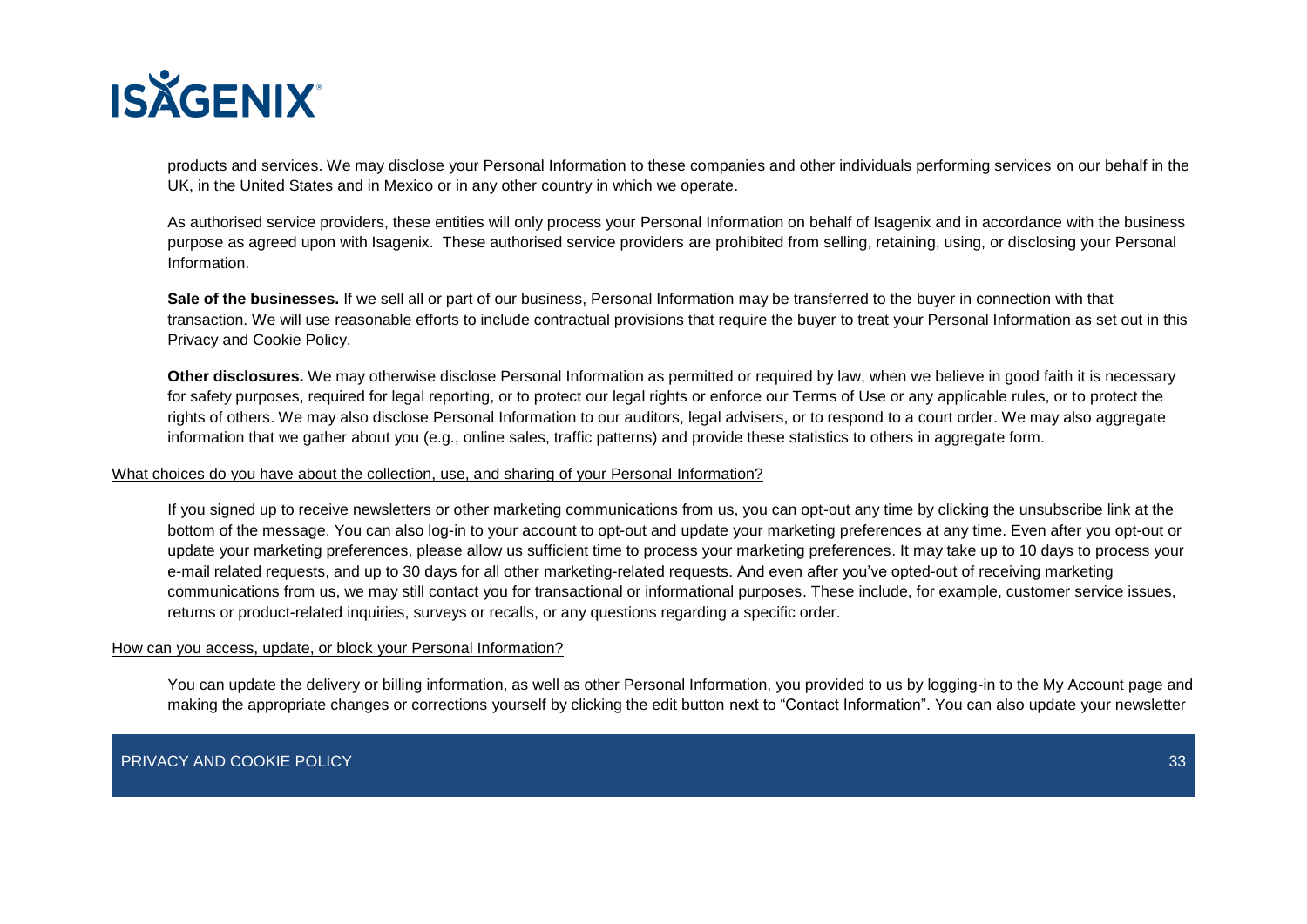

preferences by logging-in to the My Account page or contact us directly at the address below. If you wish to de-activate your account, you may do so by contacting our customer support team at support@isagenixcorp.com. Once you do so, your account will then be de-activated on a going-forward basis, although certain Personal Information may still be retained to the extent necessary to fulfil our legitimate business needs, comply with applicable law, resolve disputes, and enforce our agreements.

## **Part 5. Cookies and similar technologies**

#### a. Introduction

A cookie is a file containing a small amount of information that a Site places on your device. Similar technologies include:

- Local shared objects (Flash cookies) data that websites which use Adobe Flash store on your device
- Local storage (session storage and database storage) a type of file placed on your device that can hold data, often related to video or audio content
- Pixels (also known as clear gifs, web beacons or web bugs) are code used on a web page or in an email notification. They are used to learn whether you've interacted with certain web or email content. This helps to measure and improve services and personalise your experience.

We use cookies and similar technologies to help us understand how people interact with our Sites. That means we can make improvements and develop the Sites in an informed way for our website visitors and members. It helps us improve your overall experience.

## b. What cookies do we use?

| We use these types of cookie                                                   | for these purposes                                                              |
|--------------------------------------------------------------------------------|---------------------------------------------------------------------------------|
| <b>Strictly necessary cookies.</b> These cookies are generally used to store a | To remember previous actions (e.g. entered text) when navigating back to a      |
| unique identifier to manage and identify you as unique to other users          | page in the same session, managing logins and other security features, and      |
| currently viewing the Site, in order to provide you with a consistent and      | to route visitors to specific versions of a Site and to remember items put into |
| accurate service.                                                              | an online shopping basket.                                                      |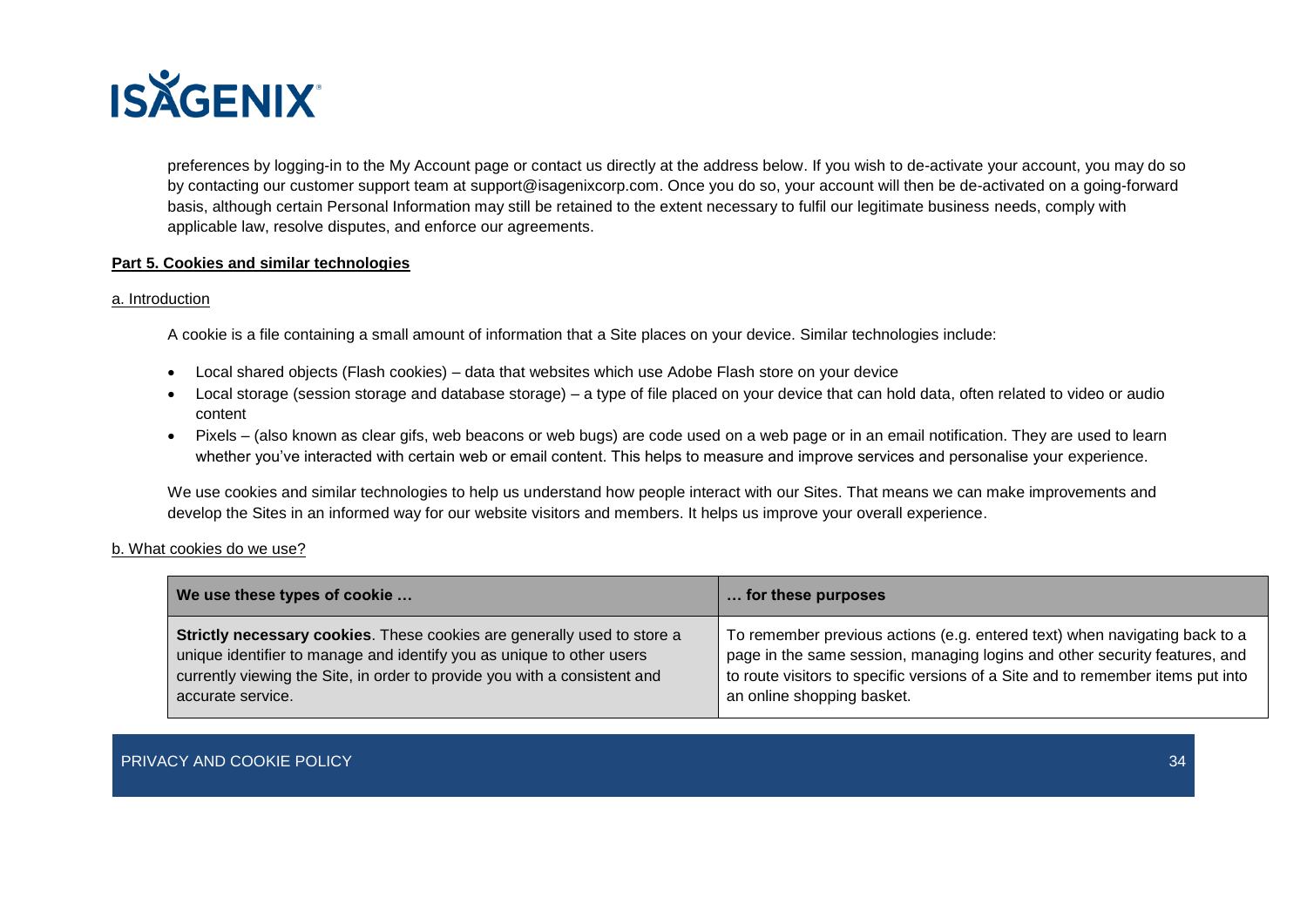

| Performance cookies. These cookies are used for performance and to<br>improve the Site.                                                                                                                                                                                                                                                                                                                                       | For web analytics (we use Google Analytics – see how Google uses your<br>data here: www.google.com/policies/privacy/partners), ad response rates,<br>affiliate tracking, error management and testing designs.                                                                                 |
|-------------------------------------------------------------------------------------------------------------------------------------------------------------------------------------------------------------------------------------------------------------------------------------------------------------------------------------------------------------------------------------------------------------------------------|------------------------------------------------------------------------------------------------------------------------------------------------------------------------------------------------------------------------------------------------------------------------------------------------|
| <b>Functionality cookies.</b> These cookies will typically be the result of<br>something you do but might also be implemented in the delivery of a service<br>not explicitly requested but offered to you. They can also be used to prevent<br>you being offered a service again that had previously been offered to you and<br>rejected.                                                                                     | To remember settings such as layout, font, preferences, colours; to<br>remember a choice such as not to be asked again to complete a<br>questionnaire; to provide information to allow an optional service such as a<br>live chat session or to fulfil a request from you to submit a comment. |
| Targeting or advertising cookies. These cookies contain a unique key that<br>is able to distinguish individual users' browsing habits or store a code that<br>can be translated into a set of browsing habits or preferences using<br>information stored elsewhere. Cookies may also be used to limit the number<br>times a user sees a particular ad on a Site and to measure the effectiveness<br>of a particular campaign. | With similar technologies, for online advertising, which is described in more<br>detail in part 5 section 5.2.                                                                                                                                                                                 |

c. How to see individual cookies and opt out of cookies and similar technologies

## a. Cookies

Cookies change and their names and descriptions are not very user-friendly for most people, so we haven't listed them individually. If you want to see the cookies currently used on the Sites, they should be visible through your browser. (Please see below for instructions.)

To control or opt out of cookies, please adjust your browser settings.

There are different browsers and manufacturers upgrade them frequently. The best way to get the right instructions is to go to the manufacturer's support page. The following support/privacy pages (for some of the more common browsers) are correct as at May 2017.

PRIVACY AND COOKIE POLICY AND SERVED ON A SERVED ON A SERVED ON A SERVED ON A SERVED ON A SERVED ON A SERVED ON A SERVED ON A SERVED ON A SERVED ON A SERVED ON A SERVED ON A SERVED ON A SERVED ON A SERVED ON A SERVED ON A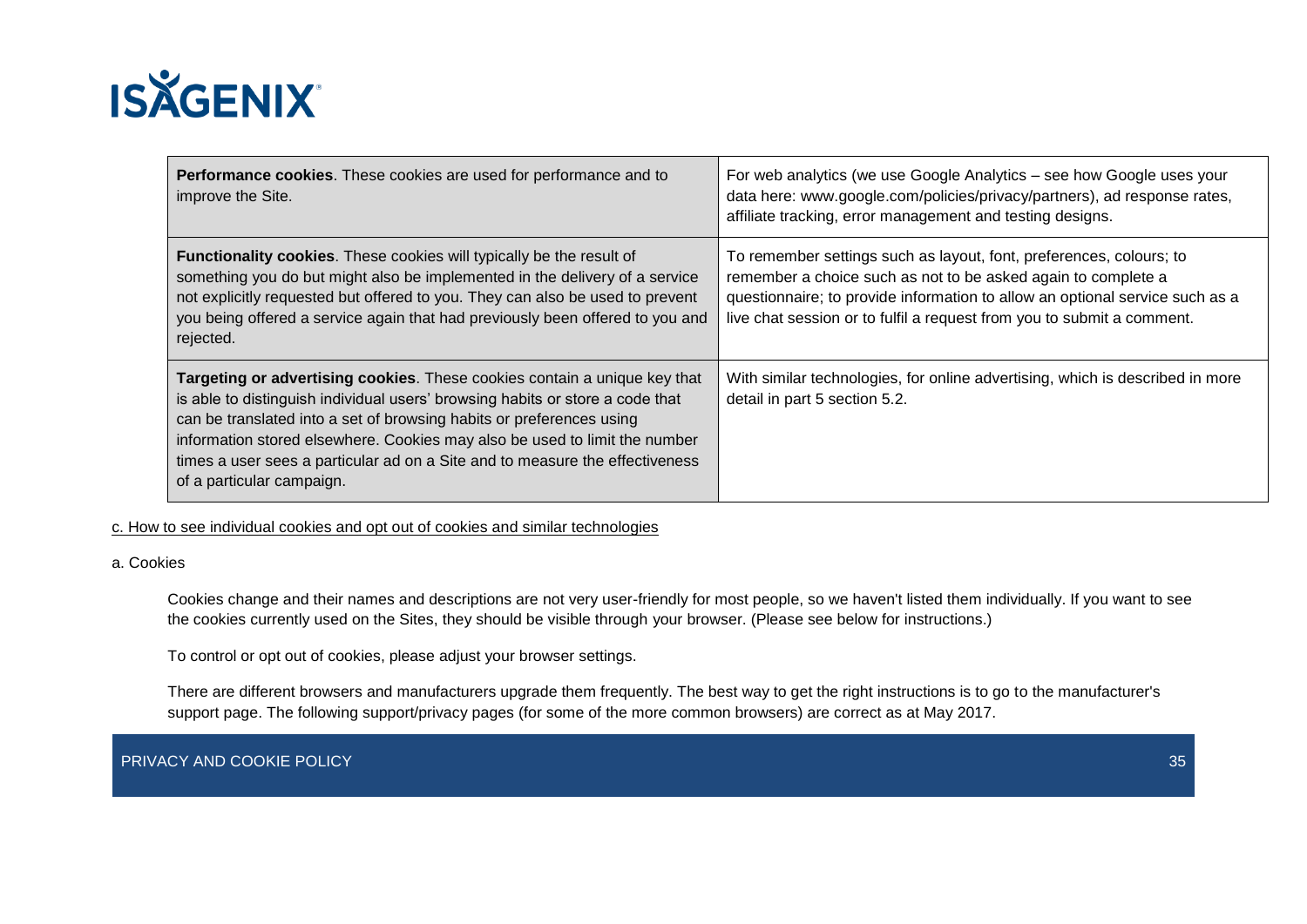

- For Chrome, please see Google's support page here: https://support.google.com/chrome/answer/95647
- For Internet Explorer, please see Microsoft's support page here: https://support.microsoft.com/en-gb/help/17442/windows-internet-explorerdelete-manage-cookies
- For Edge, please see Microsoft's privacy page here: https://privacy.microsoft.com/en-us/windows-10-microsoft-edge-and-privacy
- For Firefox, please see Mozilla's support page here: http://support.mozilla.org/en-US/kb/enable-and-disable-cookies-website-preferences
- For Safari, please see Apple's support page here for Macs: https://support.apple.com/kb/PH21411 and here for mobile devices: https://support.apple.com/en-us/HT201265.

If you have problems with these pages, can't see individual cookies or want find out more about how cookies are handled within your browser, please go to the manufacturer's site and search for the browser name and your cookie query.

## b. Flash cookies

To disable flash cookies (local shared objects) go to the Global Storage Settings panel of the online Settings Manager at Adobe's website at http://www.macromedia.com/support/documentation/en/flashplayer/help/settings\_manager03.html. This places a permanent flash cookie on the device, informing all other websites that you do not want flash cookies stored on your device.

## c. Online advertising cookies

We use cookies and similar technologies for online advertising, as described in part 5 section 5.2. To find out more and opt out, please visit www.aboutads.info/choices.

You may prevent Google's collection of data generated by your use of the Sites (including your IP address) by downloading and installing a browser plugin available at https://tools.google.com/dlpage/gaoptout?hl=en.

d. Local and session storage

You can delete local storage, session storage and database storage in the same way that you delete cookies.

e. Pixels

PRIVACY AND COOKIE POLICY AND ANNOUNCED AT A CONTROL CONTROL CONTROL CONTROL CONTROL CONTROL CONTROL CONTROL CO